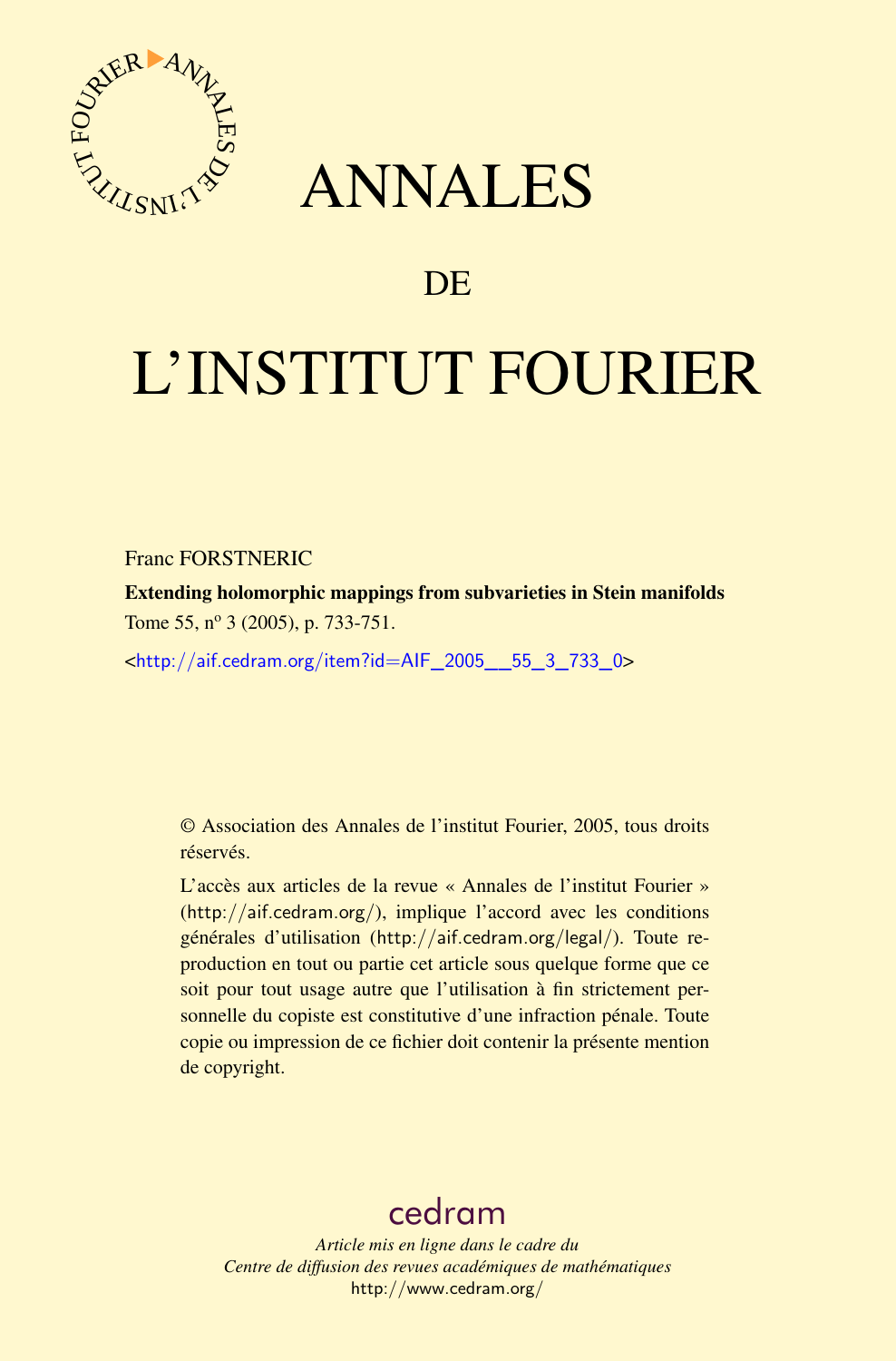# **EXTENDING HOLOMORPHIC MAPPINGS FROM SUBVARIETIES IN STEIN MANIFOLDS**

**by Franc FORSTNERICˇ**

# **1. Introduction.**

We shall say that a complex manifold *Y* satisfies the *convex approximation property* (CAP) if every holomorphic map  $f: U \to Y$  from an open set  $U \subset \mathbb{C}^n$  ( $n \in \mathbb{N}$ ) can be approximated uniformly on any compact *convex* set  $K \subset U$  by entire maps  $\mathbb{C}^n \to Y$ . This Runge type approximation property was first introduced in [13] where it was shown that it implies, and hence is equivalent to, the classic *Oka property* of *Y* (see corollary 1.3 below; in the definition of CAP we may even restrict to a certain special class of compact convex sets). The main result of this paper is that CAP also implies the universal extendability of holomorphic maps from closed complex subvarieties in Stein manifolds.

Theorem 1.1. — *Assume that Y is a complex manifold satisfying* CAP. For any closed complex subvariety  $X_0$  in a Stein manifold X and *any continuous map*  $f_0: X \to Y$  *such that*  $f_0|_{X_0}: X_0 \to Y$  *is holomorphic there is a homotopy*  $f_t: X \to Y$  ( $t \in [0,1]$ ) which is fixed on  $X_0$  such that *f*<sup>1</sup> *is holomorphic on X. The analogous conclusion holds for sections of any holomorphic fiber bundle with fiber Y over a Stein manifold.*

We shall say that a complex manifold *Y* satisfying the conclusion of theorem 1.1 for all data  $(X, X_0, f_0)$  enjoys the *Oka property with* 

Supported by grants P1-0291 and J1-6173, Republic of Slovenia.

*Keywords*: Stein manifold, holomorphic mappings, Oka property.

*Math. classification*: 32E10, 32E30, 32H02.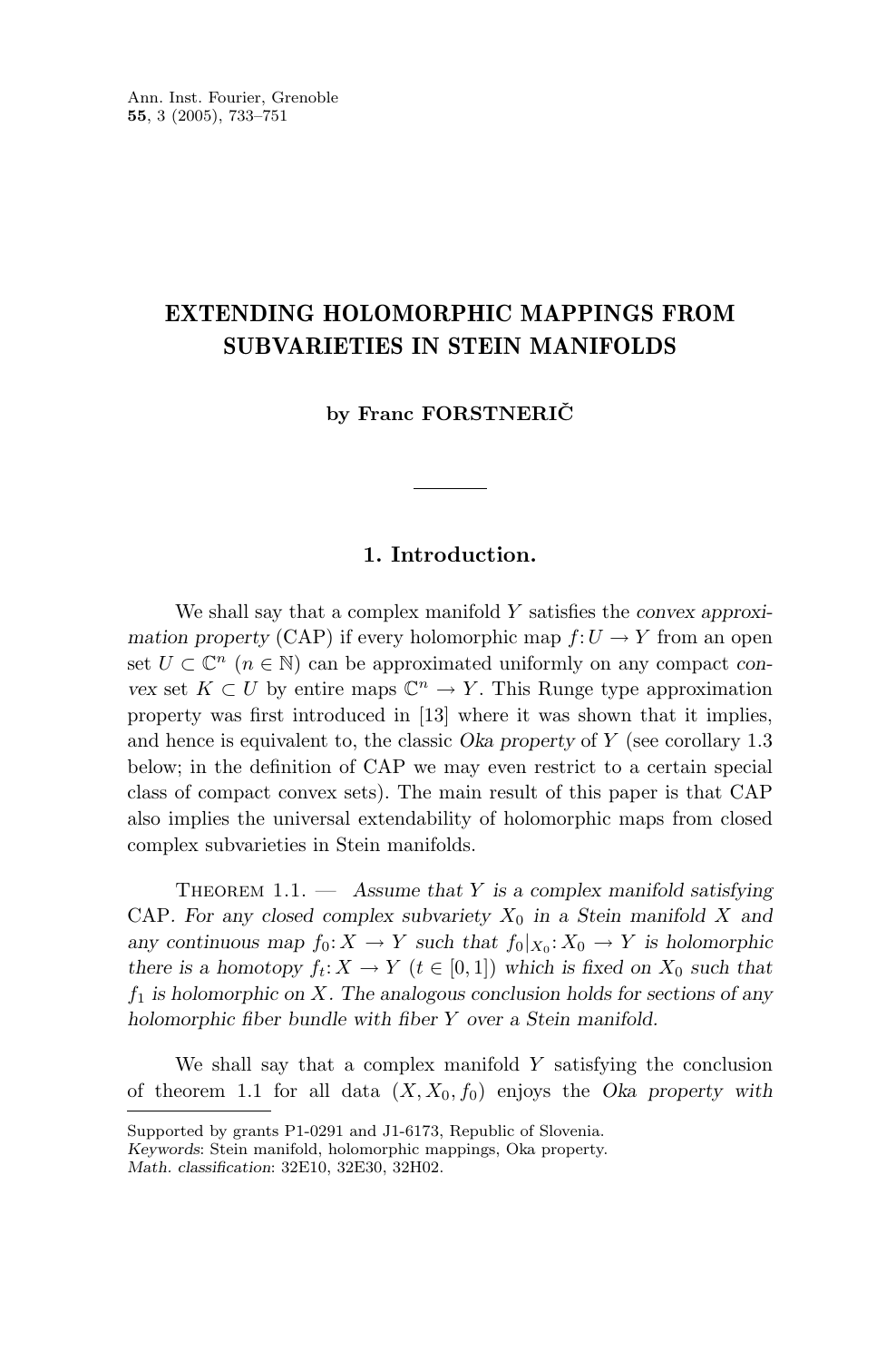*interpolation*. The conclusion of theorem 1.1 has been proved earlier under any of the following assumptions (from strongest to weakest):

- $Y$  is complex homogeneous (Grauert [18], [19], [20]);
- *Y* admits a *dominating spray* ([21], [17]); such *Y* is said to be *elliptic*;
- *Y* admits a *finite dominating family of sprays* [9]; such *Y* is said to be *subelliptic*.

Each of the above conditions implies CAP (see the h-Runge theorems proved in [9], [15], [21]). The converse implication  $CAP \Rightarrow$  subellipticity is not known in general, and there are cases when CAP is known to hold but the existence of a dominating spray (or a dominating family of sprays) is unclear; see corollary 6.2 below and the examples in [13] and [14].

Our proof shows without any additional work that the homotopy  $\{f_t\}$ in theorem 1.1 can be chosen to remain holomorphic and uniformly close to *f*<sup>0</sup> on any compact  $H(X)$ -convex (holomorphically convex) subset *K* ⊂ *X* on which the initial map  $f_0$  is holomorphic (compare with Theorem 1.4 in  $[17]$ . However, using an idea of Lárusson (Theorem 1 in  $[29]$ ) we show that this addition, as well as the jet interpolation on complex subvarieties, follows automatically (and rather easily) from the Oka property with interpolation.

Proposition 1.2. — *Assume that a complex manifold Y enjoys the Oka property with interpolation (the conclusion of theorem 1.1). Let d be a distance function on Y induced by a Riemannian metric. Let X be a Stein manifold,*  $X_0 \subset X$  *a closed complex subvariety,*  $K$  *a compact*  $\mathcal{H}(X)$ *-convex subset of X*, and  $f_0: X \to Y$  *a continuous map which is holomorphic in an open set containing*  $K \cup X_0$ *.* 

*For every*  $s \in \mathbb{N}$  and  $\epsilon > 0$  there are a neighborhood  $U \subset X$  of  $K \cup X_0$  *and a homotopy*  $f_t: X \to Y$  ( $t \in [0,1]$ ) *such that for every*  $t \in [0,1]$ ,  $f_t$  is holomorphic in *U*, it agrees with  $f_0$  to order *s* on  $X_0$ , *and*  $\sup_{x \in K} d(f_t(x), f_0(x)) < \epsilon$ *.* 

Proposition 1.2, proved in §5, easily reduces to the case  $Y = \mathbb{C}^r$  where it follows from Cartan's theorems A and B. The analogous result holds for sections of holomorphic fiber bundles over Stein manifolds (remark 5.2).

We shall say that a complex manifold *Y* satisfying the conclusion of proposition 1.2 for any  $(X, X_0, K, f_0)$  enjoys the *Oka property with jet interpolation and approximation*. Deleting the interpolation (i.e., taking  $X_0 = \emptyset$  we get the *Oka property with approximation*. Summarizing the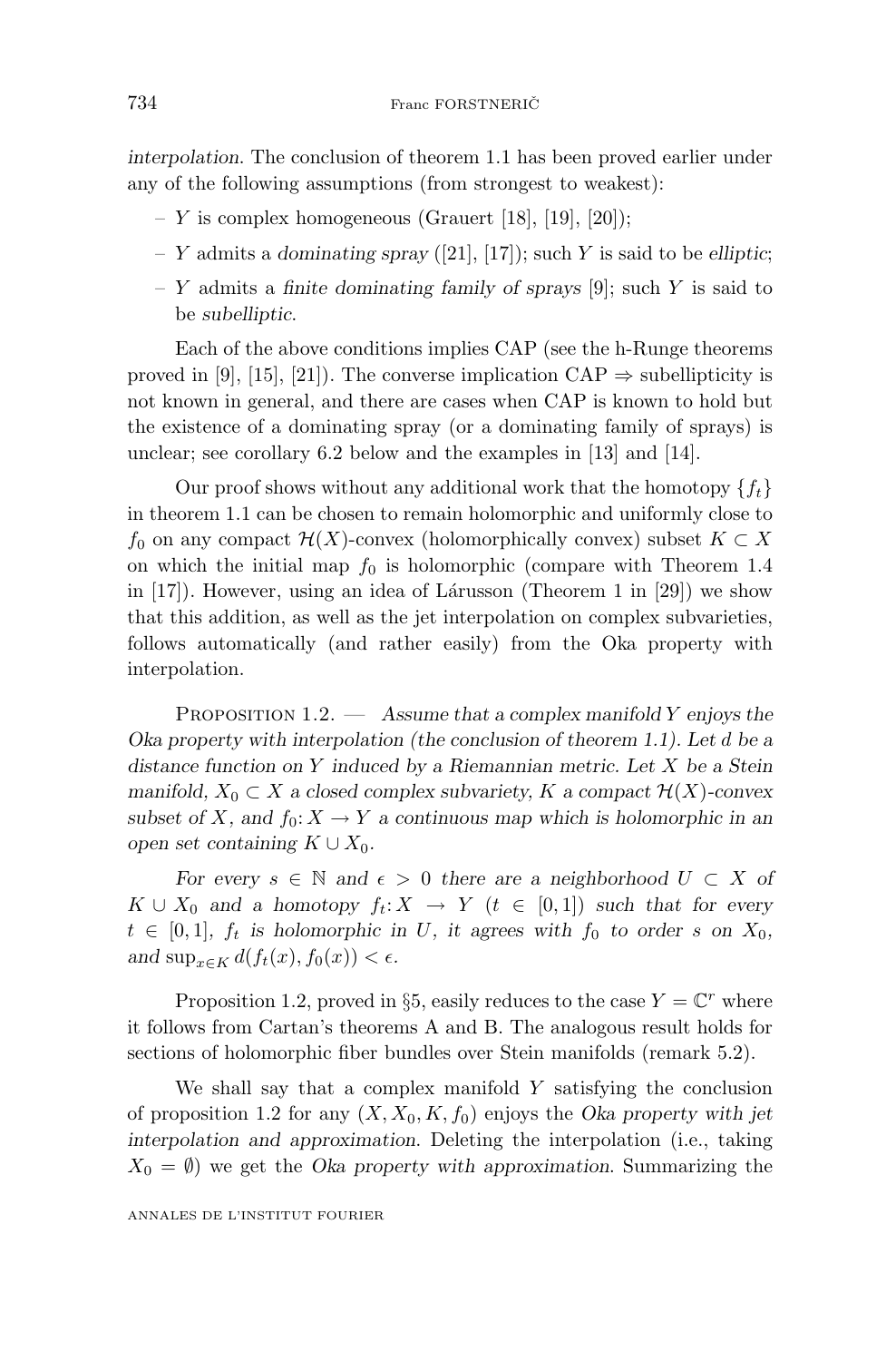above results we see that these ostensibly different Oka-type properties are equivalent.

Corollary 1.3. — *The following properties of a complex manifold are equivalent:*

- (a) *the convex approximation property* (CAP)*;*
- (b) *the Oka property with approximation;*
- (c) *the Oka property with interpolation;*
- (d) *the Oka property with jet interpolation and approximation.*

The analogous equivalences holds for the parametric versions of these Oka properties (theorem 6.1). The conditions in corollary 1.3 are implied by ellipticity (the existence of a dominating spray; [21], [15]) and are equivalent to it on Stein manifolds (Proposition 1.3 in [17]).

The equivalence (a) $\Leftrightarrow$ (b) in corollary 1.3 was proved in [13], (a) $\Rightarrow$ (c) is the content of theorem 1.1,  $(c) \Rightarrow (d)$  is proposition 1.2, and the remaining implications (d)⇒(b) and (d)⇒(c) are consequences of definitions. For (d)⇒(c) we must observe that a holomorphic map  $X_0 \rightarrow Y$  from a Stein subvariety  $X_0$  of a complex manifold X to any complex manifold *Y* admits a holomorphic extension to an open neighborhood of  $X_0$  in X (Proposition 1.2 in [17]).

In §2 we prove an extension of a theorem of Siu [33] on the existence of open Stein neighborhoods of Stein subvarieties. This is used to obtain an approximation-interpolation theorem (§3) which is needed in the proof of theorem 1.1 (§4). We hope that both these results will be of independent interest. Proposition 1.2 is proved in §5. In §6 we discuss the analogous equivalences for the parametric Oka properties.

### **2. An extension of a theoremof Siu.**

All complex spaces in this paper are assumed to be reduced and paracompact. We denote by  $\mathcal{H}(X)$  the algebra of all holomorphic functions on a complex space *X*, endowed with the compact-open topology. A function (or a map) is said to be *holomorphic on a compact set K* in *X* if it is holomorphic in an open set  $U \subset X$  containing  $K$ ; a homotopy  ${f_t}$  is holomorphic on *K* if there is a neighborhood *U* of *K* independent of *t* such that every  $f_t$  is holomorphic on *U*. A compact subset *K* in a Stein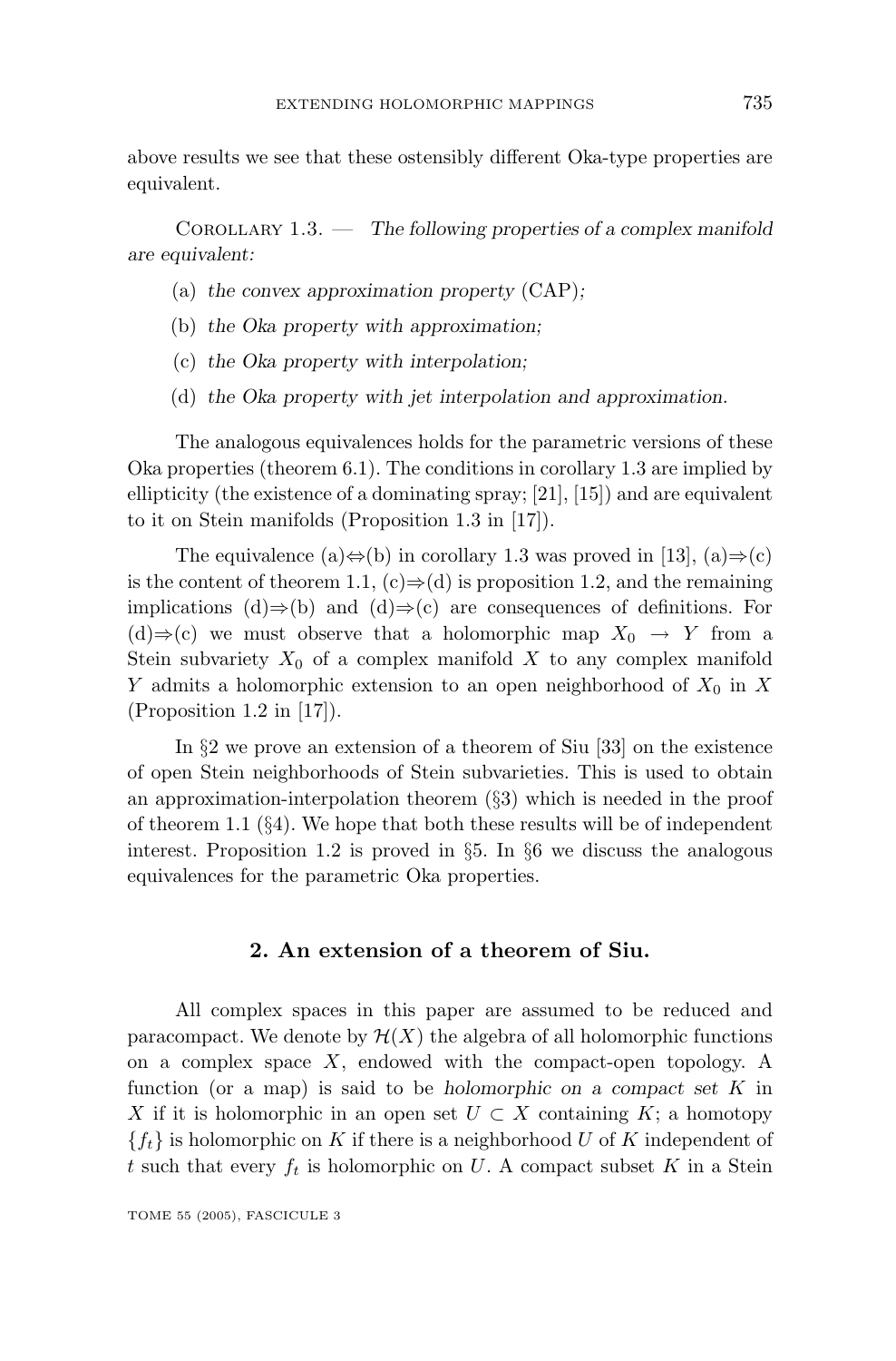space *X* is  $\mathcal{H}(X)$ -convex if for any  $p \in X \backslash K$  there exists  $f \in \mathcal{H}(X)$  with  $|f(p)| > \sup_K |f|$ . If *K* is contained in a closed complex subvariety  $X_0$  of X then *K* is  $\mathcal{H}(X_0)$ -convex if and only if it is  $\mathcal{H}(X)$ -convex. (For the theory of Stein manifolds and Stein spaces we refer to [22] and [25]).

The following result generalizes a theorem of Siu [33] (1976).

THEOREM 2.1. — Let  $X_0$  be a closed Stein subvariety in a complex *space X.* Assume that  $K \subset X$  *is a compact set which is*  $\mathcal{H}(\Omega)$ *-convex in some open Stein set*  $\Omega \subset X$  *containing K* and such that  $K \cap X_0$  *is*  $\mathcal{H}(X_0)$ *convex. Then*  $K \cup X_0$  *has a fundamental basis of open Stein neighborhoods in X.*

Siu's theorem [33] corresponds to the case  $K = \emptyset$ , the conclusion being that every closed Stein subvariety in a complex space admits an open Stein neighborhood. Different proofs of Siu's theorem were given independently by Coltoiu [4] and Demailly [6] in 1990. If *X* is Stein and  $K \subset X$  is  $\mathcal{H}(X)$ convex then  $X_0 \cup K$  admits a basis of Stein neighborhoods which are Runge in *X* (Proposition 2.1 in [5]). It seems that under the weaker condition on *K* in theorem 2.1 the result is new even when *X* is Stein. The necessity of  $\mathcal{H}(X_0)$ -convexity of  $K \cap X_0$  is seen by taking  $X = \mathbb{C}^2$ ,  $X_0 = \mathbb{C} \times \{0\}$ , and  $K = \{(z, w) \in \mathbb{C}^2 : 1 \leqslant |z| \leqslant 2, |w| \leqslant 1\}$ : In this case every Stein neighborhood of  $K \cup X_0$  contains the bidisc  $\{(z, w): |z| \leq 2, |w| \leq 1\}$ . (I wish to thank N. Øvrelid for this remark).

*Proof*. — We adapt Demailly's proof of Theorem 1 in [6], refering to that paper (or to [32]) for the notion of a strongly plurisubharmonic function on a complex space with singularities. (The proof of Coltoiu  $[4]$  is very similar and covers also the more general case when  $X_0$  is a complete pluripolar set). Although we only need the special case of theorem 2.1 where *X* is without singularities, the general case does not require any additional effort.

Let  $U \subset X$  be an open set containing  $M := K \cup X_0$ . We shall find an open Stein set *V* in *X* with  $M \subset V \subset U$ .

By the assumption *K* is  $\mathcal{H}(\Omega)$ -convex in an open Stein set  $\Omega \subset X$ . Hence K has a basis of open Stein neighborhoods, and replacing  $\Omega$  by one of them we may assume that  $\Omega \subset U$ .

Since  $K_0 := K \cap X_0$  is assumed to be  $\mathcal{H}(X_0)$ -convex, it has a compact  $\mathcal{H}(X_0)$ -convex neighborhood  $K'_0$  in  $X_0$  which is contained in  $\Omega$ . Choose a compact neighborhood  $K'$  of  $K$  such that  $K' \subset \Omega$  and  $K' \cap X_0 = K'_0$ .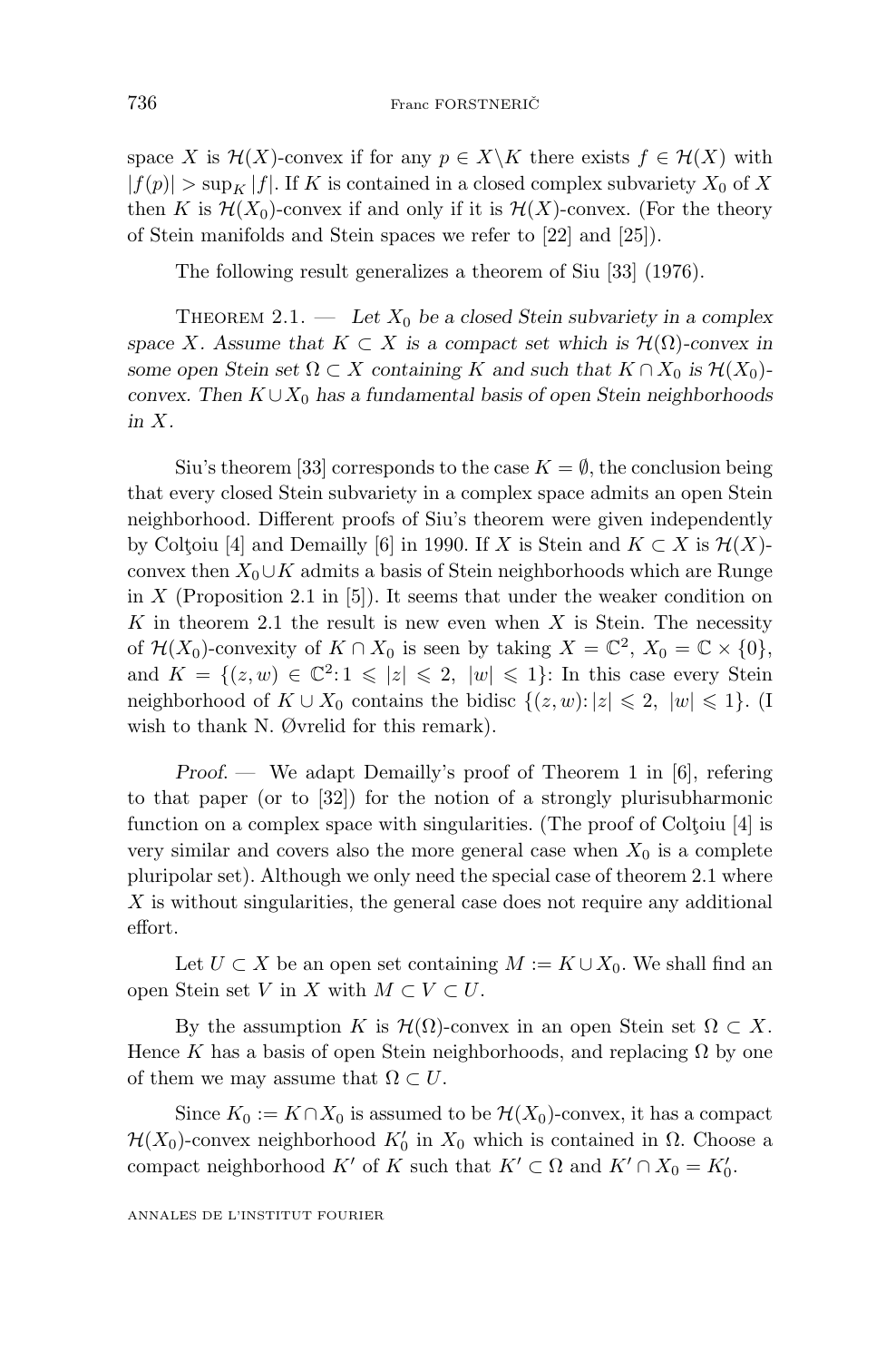Since K is  $\mathcal{H}(\Omega)$ -convex, there is a smooth strongly plurisubharmonic function  $\rho_0$  on  $\Omega$  such that  $\rho_0 < 0$  on  $K$  and  $\rho_0 > 1$  on  $\Omega \backslash K'$  (Theorem 5.1.5) in [25], p. 117). Set  $U_c = \{x \in \Omega : \rho_0(x) < c\}$ . Fix  $c \in (0, 1/2)$ ; then  $K \subset U_c \subset U_{2c} \subset K'.$ 

The restriction  $\rho_0|_{X_0 \cap \Omega}$  is smooth strongly plurisubharmonic. Since the set  $K'_0 = K' \cap X_0$  is assumed to be  $\mathcal{H}(X_0)$ -convex, there is a smooth strongly plurisubharmonic exhaustion function  $\rho'_0: X_0 \to \mathbb{R}$  which agrees with  $\rho_0$  on  $K'_0$  and satisfies  $\rho'_0 > c$  on  $X_0\setminus\overline{U}_c$ . (To obtain such  $\rho'_0$ , take a smooth strongly plurisubharmonic exhaustion function  $\tau: X_0 \to \mathbb{R}$  such that  $\tau$  < 0 on  $K'_0$  and  $\tau$  > 1 on  $X_0 \setminus \Omega$ ; also choose a smooth convex increasing function  $\xi: \mathbb{R} \to \mathbb{R}_+$  with  $\xi(t) = 0$  for  $t \leq 0$ , and a smooth function  $\chi: X \to [0,1]$  such that  $\chi = 1$  on  $\{x \in X_0 : \tau(x) \leq 1/2\}$  and  $\chi = 0$  on  $\{x \in X_0 : \tau(x) \geq 1\}$ ; the function  $\rho'_0 = \chi \rho_0 + \xi \circ \tau$  satisfies the stated properties provided that  $\xi(t)$  is chosen to grow sufficiently fast for  $t > 0$ ). Let  $\tilde{\rho}_0: K' \cup X_0 \to \mathbb{R}$  be defined by the conditions  $\tilde{\rho}_0|_{K'} = \rho_0|_{K'}$ <br>and  $\tilde{\rho}_0|_{X'} = \rho'_0$ and  $\widetilde{\rho}_0|_{X_0} = \rho'_0.$ 

Choose a smooth convex increasing function  $h: \mathbb{R} \to \mathbb{R}$  satisfying  $h(t) \geq t$  for all  $t \in \mathbb{R}$ ,  $h(t) = t$  for  $t \leq c$ , and  $h(t) > t + 1$  for  $t \geq 2c$ . The function  $\rho_1 := h \circ \tilde{\rho}_0$  is smooth strongly plurisubharmonic on  $K' \cup X_0$ ;<br>on the set  $\overline{U} = I \circ \sim \mathcal{L}$  we have  $\overline{\mathcal{L}} = \tilde{\rho}_0 = \overline{\mathcal{L}} = \rho_0$ , while outside of  $U_0$ , we on the set  $\overline{U}_c = \{\rho_0 \leq c\}$  we have  $\rho_1 = \tilde{\rho}_0 = \rho_0$ , while outside of  $U_{2c}$  we have  $\rho_1 > \tilde{\rho}_0 + 1$ have  $\rho_1 > \tilde{\rho}_0 + 1$ .

By Theorem 4 in [6], applied to  $(\rho_1 - 1)|_{X_0}$ , there exists a smooth strongly plurisubharmonic function  $\rho_2$  in an open neighborhood of  $X_0$ , satisfying

$$
\rho_1(x) - 1 < \rho_2(x) < \rho_1(x), \qquad x \in X_0.
$$

On a small neighborhood of  $\overline{U}_c \cap X_0 = \{x \in X_0 : \widetilde{\rho}_0(x) \leq c\}$  we have  $\alpha < \alpha - \widetilde{\alpha}$ , while on  $X_0 \setminus U_0$  we have  $\alpha > \alpha - 1 > \widetilde{\alpha}$ . It follows that  $\rho_2 < \rho_1 = \tilde{\rho}_0$ , while on  $X_0 \backslash U_{2c}$  we have  $\rho_2 > \rho_1 - 1 > \tilde{\rho}_0$ . It follows that the function the function

$$
\rho = \max\{\widetilde{\rho}_0, \rho_2\}
$$

is well defined and strongly plurisubharmonic in an open set  $W \subset X$ satisfying  $\overline{U}_c \cup X_0 \subset W \subset U$ . (To see this, observe that the union of the domains of  $\tilde{\rho}_0$  and  $\rho_2$  contains a neighborhood of  $U_c \cup X_0$ , and before<br>running out of the domain of one of these two functions, the second function running out of the domain of one of these two functions, the second function is the larger one and hence takes over). After shrinking *W* around the set  $\overline{U}_c \cup X_0$  the function  $\rho$  satisfies the following properties:

- (i)  $\rho = \tilde{\rho}_0 = \rho_0$  on  $U_c$  (hence  $\rho < 0$  on  $K$ ),
- (ii)  $\rho > c$  on  $W\backslash\overline{U}_c$ , and

TOME 55 (2005), FASCICULE 3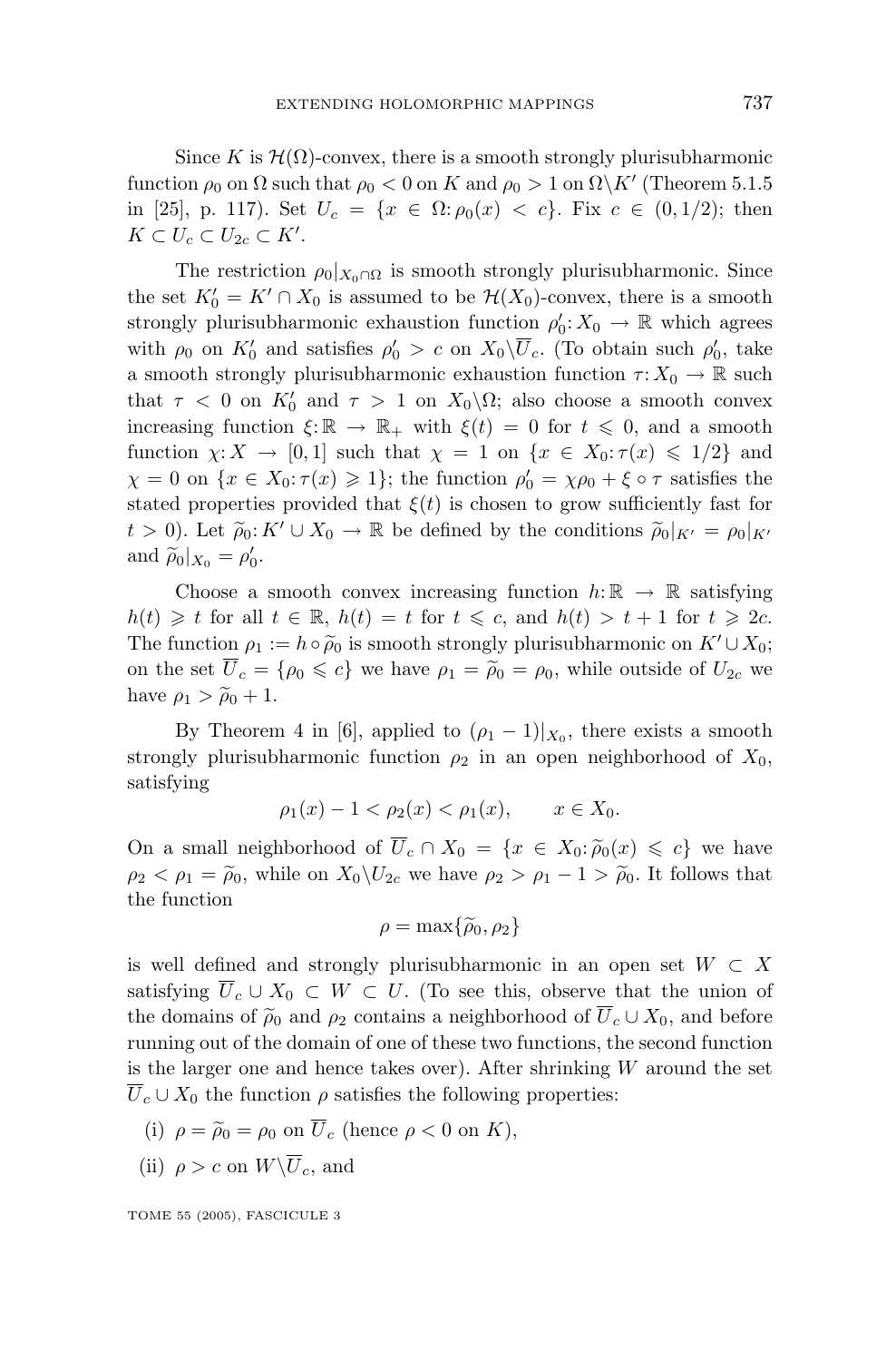(iii)  $\rho = \rho_2$  on  $W \backslash U_{2c}$ .

Using the smooth version of the maximum operation as in [6] we may also insure that  $\rho$  is smooth. After a further shrinking of W we may assume that  $\rho$  is a strongly plurisubharmonic exhaustion funtion on  $\overline{W} \supset \overline{U}_c \cup X_0$ satisfying  $\rho > c$  on *bW*. (However,  $\rho$  is not an exhaustion function on *W*). The set  $L = \{x \in W : \rho(x) \leq 0\}$  is then compact and contains K in its interior.

By Lemma 5 in  $[6]$  (see also  $[31]$ ) there is a smooth function  $v$  on *X* \ *X*<sub>0</sub> with a logarithmic pole on *X*<sub>0</sub> = {*v* = −∞} whose Levi form *i∂∂v* is bounded on every compact subset of *X* (such *v* is said to be *almost plurisubharmonic*; this notion is defined on a complex space by considering local ambient extensions as in [32]). By subtracting a constant from *v* we may assume that  $v < 0$  on  $K$ .

Let  $g: \mathbb{R} \to \mathbb{R}$  be a convex increasing function with  $g(t) = t$  for  $t \leq 0$ . For a small  $\epsilon > 0$  (to be specified below) we set

$$
\widetilde{\rho} = \epsilon v + g \circ \rho, \quad V = \{x \in W : \widetilde{\rho}(x) < 0\}.
$$

Clearly  $\tilde{\rho}|_{X_0} = -\infty$  and hence  $X_0 \subset V$ . Furthermore, both summands are negative on  $K$  and hence  $K \subset V$  so  $V$  is an open neighborhood of  $K \cup X_0$ negative on *K* and hence  $K \subset V$ , so *V* is an open neighborhood of  $K \cup X_0$ contained in *W*.

To complete the proof we show that *V* is Stein for a suitable choice of  $\epsilon$  and *g*. On  $L = {\rho \leq 0}$  we have  $g \circ \rho = \rho$  which is strongly plurisubharmonic; since the Levi form of *v* is bounded on *L*,  $\tilde{\rho}$  is strongly<br>plurisubharmonic on *L* for a sufficiently small  $\epsilon > 0$ . Fix such  $\epsilon$ . By choosing plurisubharmonic on *L* for a sufficiently small  $\epsilon > 0$ . Fix such  $\epsilon$ . By choosing *g* to grow sufficiently fast on  $(0, +\infty)$  we can insure that  $\tilde{\rho}$  is strongly plurisubharmonic on  $\overline{W}$  (since the positive Levi form of *a* o *a* can be made plurisubharmonic on  $\overline{W}$  (since the positive Levi form of  $q \circ \rho$  can be made sufficiently large in order to compensate the bounded negative part of the Levi form of  $\epsilon v$  on each compact in  $\overline{W}$ ). Furthermore, a sufficiently fast growth of *g* insures that  $\tilde{\rho}|_{bW} > 0$  and hence  $V \subset W$ .

Let  $\tau$  : ( $-\infty$ , 0)  $\to \mathbb{R}$  be a smooth convex increasing function such that  $\tau(t) = 0$  for  $t \le -3$  and  $\tau(t) = -1/t$  for  $t \in (-1,0)$ . Then  $\psi = \rho + \tau \circ \tilde{\rho}$ <br>is a strongly plurisubharmonic expansion function on *V* and hance *V* is is a strongly plurisubharmonic exhaustion function on  $V$ , and hence  $V$  is Stein by Narasimhan's theorem [30].

*Remark 2.2.* — The proof of theorem 2.1 applies also if  $X_0$  is a closed Stein subvariety of  $X\backslash L$  for some compact subset  $L \subset \text{Int } K$ , provided that the set  $K \cap X_0$  (which is no longer compact) is  $\mathcal{H}(X_0)$ convex and *K* is  $\mathcal{H}(\Omega)$ -convex in an open Stein neighborhood  $\Omega \subset X$ . For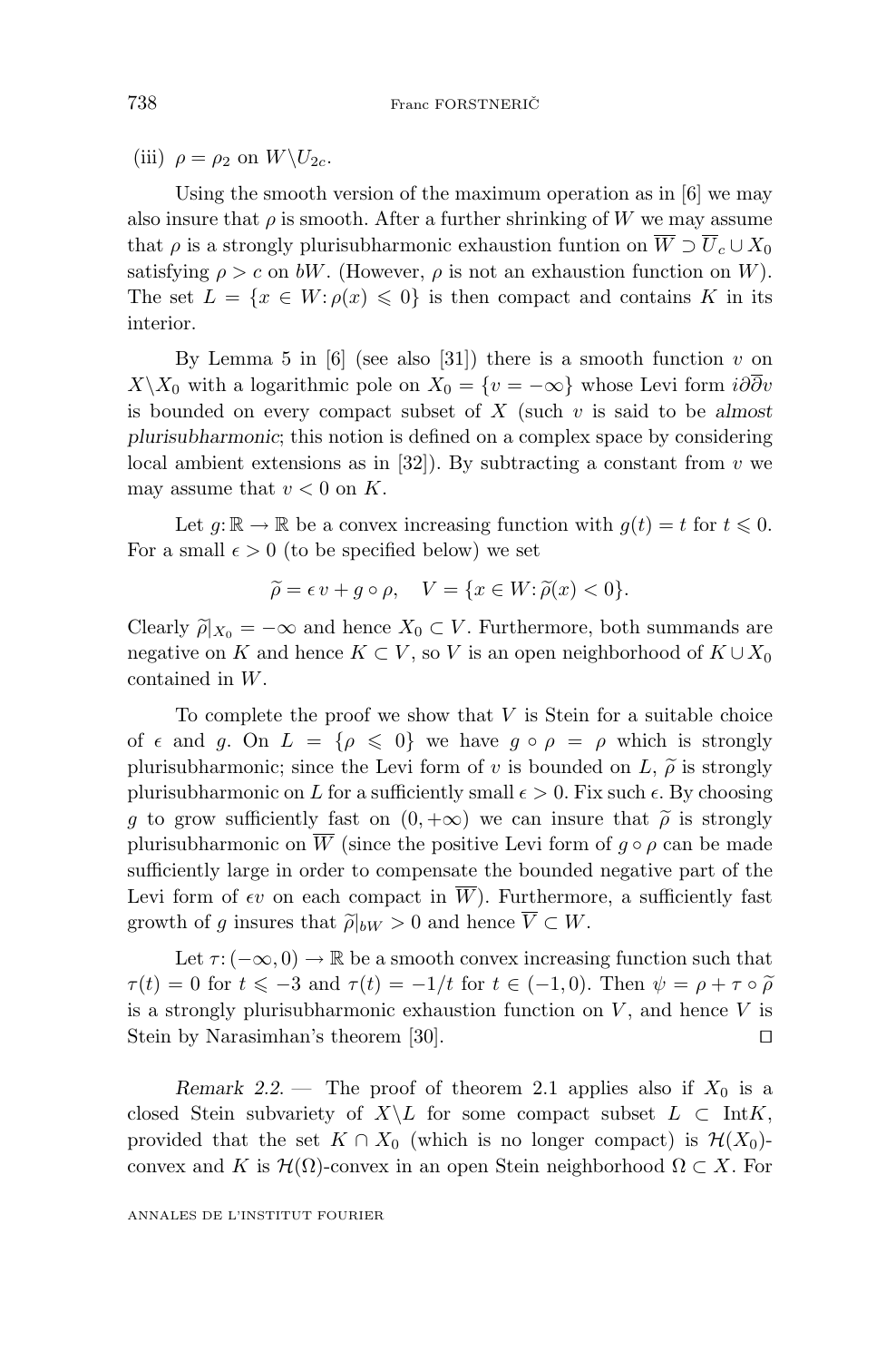example, if  $X_0$  is a complex curve in  $X$  (possibly with singularities and with some boundary components in *K*) such that  $X_0 \backslash K$  does not contain any irreducible component with compact  $X_0$ -closure then  $K \cup X_0$  admits a basis of Stein neigborhoods in *X*. An example is obtained by attaching to the solid torus

$$
K = \{(z, w) \in \mathbb{C}^2 : 1 \leqslant |z| \leqslant 2, \ |w| \leqslant 1\}
$$

finitely many punctured discs  $\triangle_j^* = \{(z, b_j) : |z| < \frac{3}{2}, z \neq a_j\}$  where  $|a_j| < 1$ ,  $|b_j|$  < 1 and the numbers  $b_j$  are distinct — the set  $K ∪ (\cup_j ∆_j^*)$  has a basis of Stein neighborhoods (apply theorem 2.1 with  $X = \mathbb{C}^2 \setminus \cup_i \{ (a_i, b_i) \}$ ). On the other hand, attaching to *K* a non-punctured disc one obtains a Hartogs figure without a basis of Stein neighborhoods.

#### **3. An approximation–interpolation theorem.**

We shall need the following result whose proof relies on theorem 2.1.

THEOREM 3.1. — Assume that *X* is a Stein manifold,  $X_0 \subset X$  a *closed complex subvariety,*  $K \subset X$  *a compact*  $\mathcal{H}(X)$ *-convex set and*  $U \subset X$ *an open set containing K. Let Y be a complex manifold with a distance function d induced by a Riemannian metric. If*  $f: U \cup X_0 \rightarrow Y$  *is a map* whose restrictions  $f|_U$  and  $f|_{X_0}$  are holomorphic then for every  $\epsilon > 0$ *there exist an open set*  $V \subset X$  *containing*  $K \cup X_0$  *and a holomorphic*  $\lim_{x \to \infty} f: V \to Y$  such that  $f|_{X_0} = f|_{X_0}$  and  $\lim_{x \in K} d(f(x), f(x)) < \epsilon$ . The  $\lim_{T \to \infty} \int_{0}^{T} \int_{0}^{T} \int_{0}^{T} f(x) \, dx$  and  $\lim_{T \to \infty} \int_{0}^{T} f(x) \, dx$ ,  $\lim_{T \to \infty} \int_{0}^{T} f(x) \, dx$ ,  $\lim_{T \to \infty} \int_{0}^{T} f(x) \, dx$ ,  $\lim_{T \to \infty} \int_{0}^{T} f(x) \, dx$ ,  $\lim_{T \to \infty} \int_{0}^{T} f(x) \, dx$ ,  $\lim_{T \to \infty} \int_{0}^{T} f(x) \, dx$ ,  $\lim_{T \$ 

*Remark 3.2*. — Theorem 3.1 holds without any condition whatsoever on the target manifold *Y* ; however, the domain of *f* will in general depend on  $\epsilon$ . Our proof gives the analogous result for families of maps depending continuously on a parameter in a compact Hausdorff space, except that the domains of the approximating maps  $f$  must be restricted to a fixed (but arbitrary large) compact in  $X$ ; this suffices for the application to the parametric analogue of theorem 1.1.

*Proof.* — In the case  $Y = \mathbb{C}$  the theorem is well known and follows from Cartan's theorems A and B: The function  $f|_{X_0}: X_0 \to \mathbb{C}$  admits a holomorphic extension  $\phi: X \to \mathbb{C}$ ; on *U* (which we may assume to be Stein and relatively compact in *X*) we can write  $f = \phi + \sum_{j=1}^{m} g_j h_j$  where the functions  $h_j \in \mathcal{H}(X)$  vanish on  $X_0$  and generate the ideal sheaf of  $X_0$  over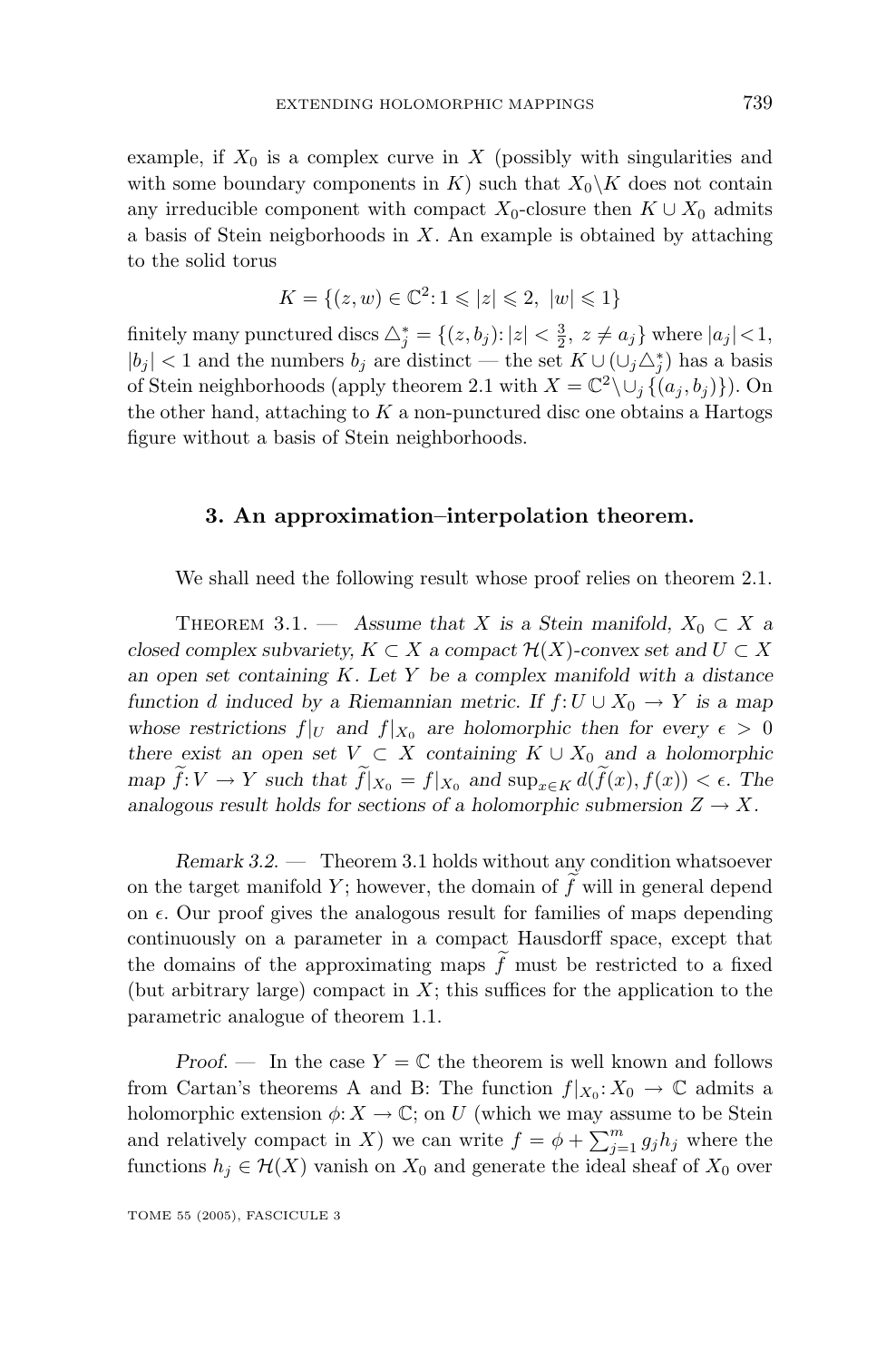*U*, and  $g_j \in \mathcal{H}(U)$ ; approximating  $g_j$  uniformly on *K* by  $\widetilde{g}_j \in \mathcal{H}(X)$  and taking  $\widetilde{f} - \phi + \sum \widetilde{g}_j$  completes the proof taking  $f = \phi + \sum \tilde{g}_j h_j$  completes the proof.

To prove the general case we take  $Z = X \times Y$  and let  $\pi: Z \to X$  be the projection  $(x, z) \to x$ . Write  $F(x) = (x, f(x))$ . The set  $Z_0 = \{F(x) \in$  $Z: x \in X_0$  is a closed complex subvariety of *Z* which is biholomorphic to *X*<sub>0</sub> (via *F*) and hence is Stein. We may assume that the open set  $U \subset X$ in theorem 3.1 is Stein and *K* is  $\mathcal{H}(U)$ -convex. The set  $U = \{F(x): x \in U\}$ is a closed Stein submanifold of  $Z|_U = \pi^{-1}(U)$  and hence it has an open Stein neighborhood  $\Omega \subset Z|_U$ .

Since *K* is  $\mathcal{H}(U)$ -convex, the set  $K = \{F(x): x \in K\}$  is  $\mathcal{H}(U)$ -convex and hence  $\mathcal{H}(\Omega)$ -convex. Furthermore,  $K \cap Z_0 = \{F(x): x \in K \cap X_0\}$ is  $\mathcal{H}(Z_0)$ -convex since  $K \cap X_0$  is  $\mathcal{H}(X_0)$ -convex. Theorem 2.1 now shows that  $K \cup Z_0$  has an open Stein neighborhood  $W \subset Z$ . Choose a proper<br>below write such adding to  $W \subset T$ . But he may integrated also such and a heavy holomorphic embedding  $\phi: W \to \mathbb{C}^r$ . By the special case considered above there is a holomorphic map  $G: X \to \mathbb{C}^r$  such that  $G|_{X_0} = \phi \circ F|_{X_0}$  and  $G$ approximates  $\phi \circ F$  on a compact neighborhood of *K* in *X*. Let *ι* denote a holomorphic retraction of a neighborhood of  $\phi(W)$  in  $\mathbb{C}^r$  onto  $\phi(W)$ (Docquier and Grauert [7]). The map  $\overline{F} = \phi^{-1} \circ \iota \circ G$  (with values in *Z*) is then holomorphic in an open neighborhood  $V \subset X$  of  $K \cup X_0$ , it approximates *F* uniformly on *K* and satisfies  $F|_{X_0} = F|_{X_0}$ . Writing  $F(x) = (a(x), f(x)) \in X \times Y$  we see that the second component *f* satisfies the conclusion of theorem 2.1.

Our proof holds for sections of any holomorphic submersion  $\pi: Z \to X$ ; when *Z* does not have a product structure, the point  $F(x) \in Z$  must be projected back to the fiber  $Z_x = \pi^{-1}(x)$  in order to obtain a bona fide section of  $\pi: Z \to X$ . This is accomplished by applying to  $F(x)$  a holomorphic retraction onto  $Z_x$  which depends holomorphically on the base point  $x \in V$  (Lemma 3.4 in [12]).

## **4. Proof of theorem1.1.**

The proof which we present requires minimal improvements of the existing tools, thanks to the new theorem 3.1 which provides a local holomorphic extension of a map constructed in an inductive step. Another possibility would be to adapt the proof of Theorem 1.4 in [17] (via Lemma 3.3 and Proposition 4.2 in [17]) to our current situation, thus proving directly that CAP implies the Oka property with jet interpolation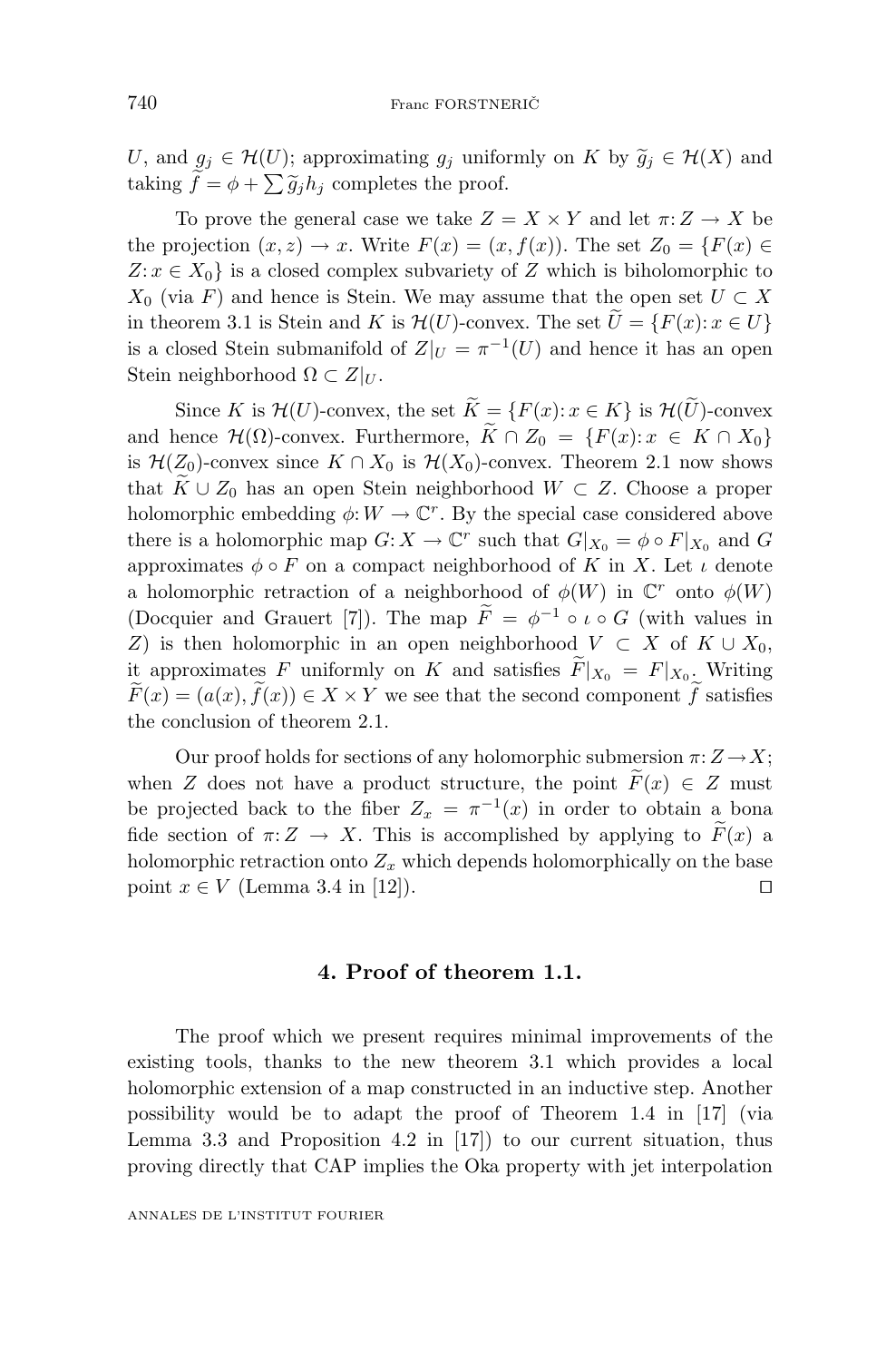and approximation (the implication (a)⇒(d) in corollary 1.3). However, since  $(c) \Rightarrow d$  in corollary 1.3 is quite easy, the latter approach (which seems to require more substantial modifications) appears less attractive.

The main step is provided by the following.

PROPOSITION  $4.1.$  — *Let*  $K, X_0 \subset X, Y$  *and d be as in theorem 3.1. Assume that*  $f_0: X \to Y$  *is continuous map whose restrictions*  $f_{0|K}$ *and*  $f_{0|X_0}$  *are holomorphic. Given a compact*  $\mathcal{H}(X)$ *-convex set*  $L \subset X$ *containing K* and a number  $\epsilon > 0$ , there is a homotopy of continuous maps  $f_s: X \to Y$  *satisfying the following for every*  $s \in [0, 1]$ *:* 

- (i)  $f_s|_{X_0} = f_0|_{X_0}$
- (ii)  $f_s$  is holomorphic on *K* and satisfies  $\sup_{x \in K} d(f_s(x), f_0(x)) < \epsilon$ ,
- (iii)  $f_1$  *is holomorphic on*  $L$ *.*

Since X is exhausted by a sequence of compact  $\mathcal{H}(X)$ -convex subsets  $K = K_0 \subset K_1 \subset K_2 \subset \ldots$ , theorem 1.1 follows from proposition 4.1 by an obvious induction.

The remainder of this section is devoted to the proof of proposition 4.1. We may assume that  $L = \{x \in X : \rho(x) \leq 0\}$  where  $\rho: X \to \mathbb{R}$  is a smooth strongly plurisubharmonic exhaustion function on *X*,  $\rho|_K < 0$ , and 0 is a regular value of  $\rho$ . By theorem 3.1 we may assume that the map  $f_0$ in proposition 4.1 is holomorphic in an open set *U* ⊂ *X* containing *K* ∪*X*0.

A homotopy satisfying proposition 4.1 is obtained by the *bumping method* introduced by Grauert in the 1960's to solve *∂*-problems [23]. To our knowledge this method was first used in the Oka-Grauert theory by Henkin and Leiterer in an unpublished preprint (1986) on which the paper [24] is based. (In these papers the target manifold *Y* was assumed to be complex homogeneous). Subsequently it has been used in most recent works on the subject. The interpolation requirement presents additional difficulties. It seems that the first such result (besides those of Grauert) is Theorem 1.7 in [16]; its proof depends on a geometric construction (Lemma 8.4 in [16]) which cannot be used directly in our situation since it does not insure convexity of the bumps.

The general outline of the bumping method suitable to our current needs can be found in  $\S 6$  of [10] and in  $\S 4$  of [12]. The geometric situation considered here is precisely the same as in §6.5 of [10] where it was used in the construction of holomorphic submersions  $X \to \mathbb{C}^q$  with interpolation on a subvariety  $X_0 \subset X$ . To avoid repetition as much as possible we shall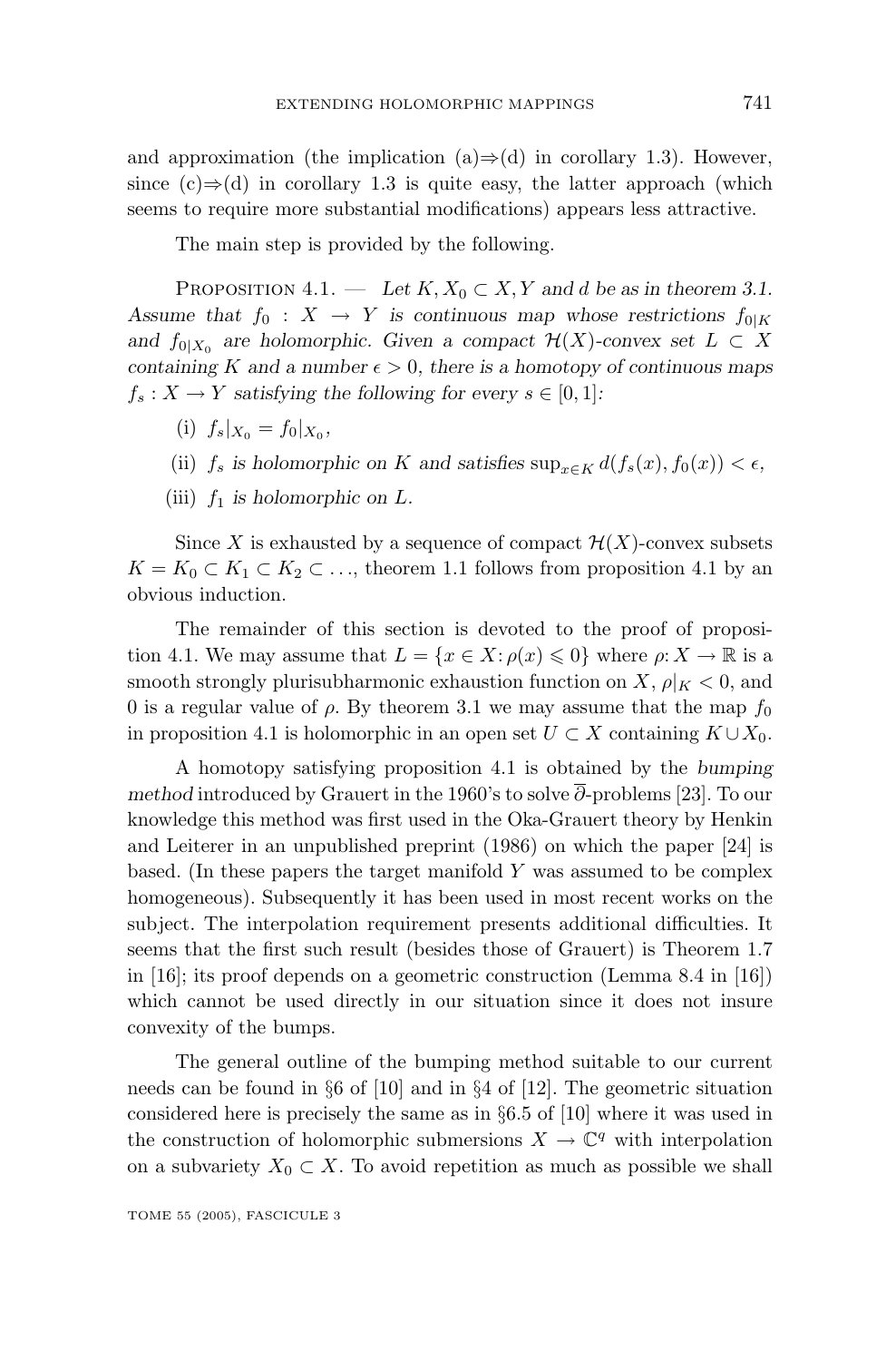outline the proof (with necessary modifications) and refer to §6 of [10] and to [13] for further details where appropriate.

We recall the geometric setup in [10] (p. 179); our current notation is harmonized with that in [10]. The compact set  $K' := (K \cup X_0) \cap \{ \rho \leq 1 \} \subset$ *U* is  $H(X)$ -convex; hence there exists a smooth strongly plurisubharmonic exhaustion function  $\tau: X \to \mathbb{R}$  such that  $\tau < 0$  on K<sup>t</sup> and  $\tau > 0$  on *X*\*U*. We may assume that 0 is a regular value of  $\tau$  and the hypersurfaces  $\{\rho = 0\} = bL$  and  $\{\tau = 0\}$  intersect transversely along the real codimension two submanifold  $S = {\rho = 0} \cap {\tau = 0}$ . Hence  $D_0 := {\tau \leq 0} \subset U$  is a smoothly bounded strongly pseudoconvex domain. Set  $\rho_t = \tau + t(\rho - \tau)$  $(1-t)\tau + t\rho$  and

$$
D_t = \{ \rho_t \leq 0 \} = \{ \tau \leq t(\tau - \rho) \}, \quad t \in [0, 1].
$$

We have  $D_0 = \{ \tau \le 0 \}$ ,  $D_1 = \{ \rho \le 0 \} = L$  and  $D_0 \cap D_1 \subset D_t$  for all  $t \in [0, 1]$ . Let

$$
\Omega = \{ \rho < 0, \ \tau > 0 \} \subset D_1 \backslash D_0 \quad \text{and} \quad \Omega' = \{ \rho > 0, \ \tau < 0 \} \subset D_0 \backslash D_1.
$$

As *t* increases from 0 to 1,  $D_t \cap L$  increases to  $D_1 = L$  while  $D_t \setminus L \subset D_0$ decrease to  $\emptyset$ . All hypersurfaces  $\{\rho_t = 0\} = bD_t$  intersect along  $S = \{\rho =$  $0$ }  $\cap$  { $\tau = 0$ }. Since  $d\rho_t = (1 - t)d\tau + td\rho$  and the differentials  $d\tau$ ,  $d\rho$  are linearly independent along *S*,  $bD_t$  is smooth near *S*. Finally,  $\rho_t$  is strongly plurisubharmonic and hence  $D_t$  is strongly pseudoconvex at every smooth boundary point for every  $t \in [0, 1]$ .

We find a homotopy satisfying proposition 4.1 by a sequence of finitely many localized steps. Fix two nearby values of the parameter, say  $0 \leq t_0 < t_1 \leq 1$ . Consider first the case that all boundaries  $bD_t$  for  $t \in [t_0, t_1]$  are smooth. Then  $D_{t_1}$  is obtained from  $D_{t_0}$  by attaching finitely many small convex bumps of the type described in [10] (disjoint from  $X_0$ ) and intersecting the union with the set  $D_{t_1}$ . Here 'small convex' refers to a suitable local holomorphic coordinate system on *X*. At every step we have a map  $X \to Y$  which is holomorphic on a certain compact set A obtained from  $D_{t_0}$  by the previous attachments of bumps; the goal of the step is to obtain a new map which is holomorphic on  $A \cup B$  (where *B* is the next convex bump), approximates the given map uniformly on *A* and agrees with it on  $X_0$ . The pair  $(A, B)$  is chosen such that  $C = A \cap B$  is convex in some local holomorphic coordinates in a neighborhood of *B* in  $X$ ,  $A \cup B$ admits a Stein neighborhood basis in *X*,  $\overline{A \setminus B} \cap \overline{B \setminus A} = \emptyset$ , and  $B \cap X_0 = \emptyset$ . (To prove an effective version of theorem 1.1 in which the CAP axiom is used only for maps from Euclidean spaces of dimension  $\leq \dim X + \dim Y$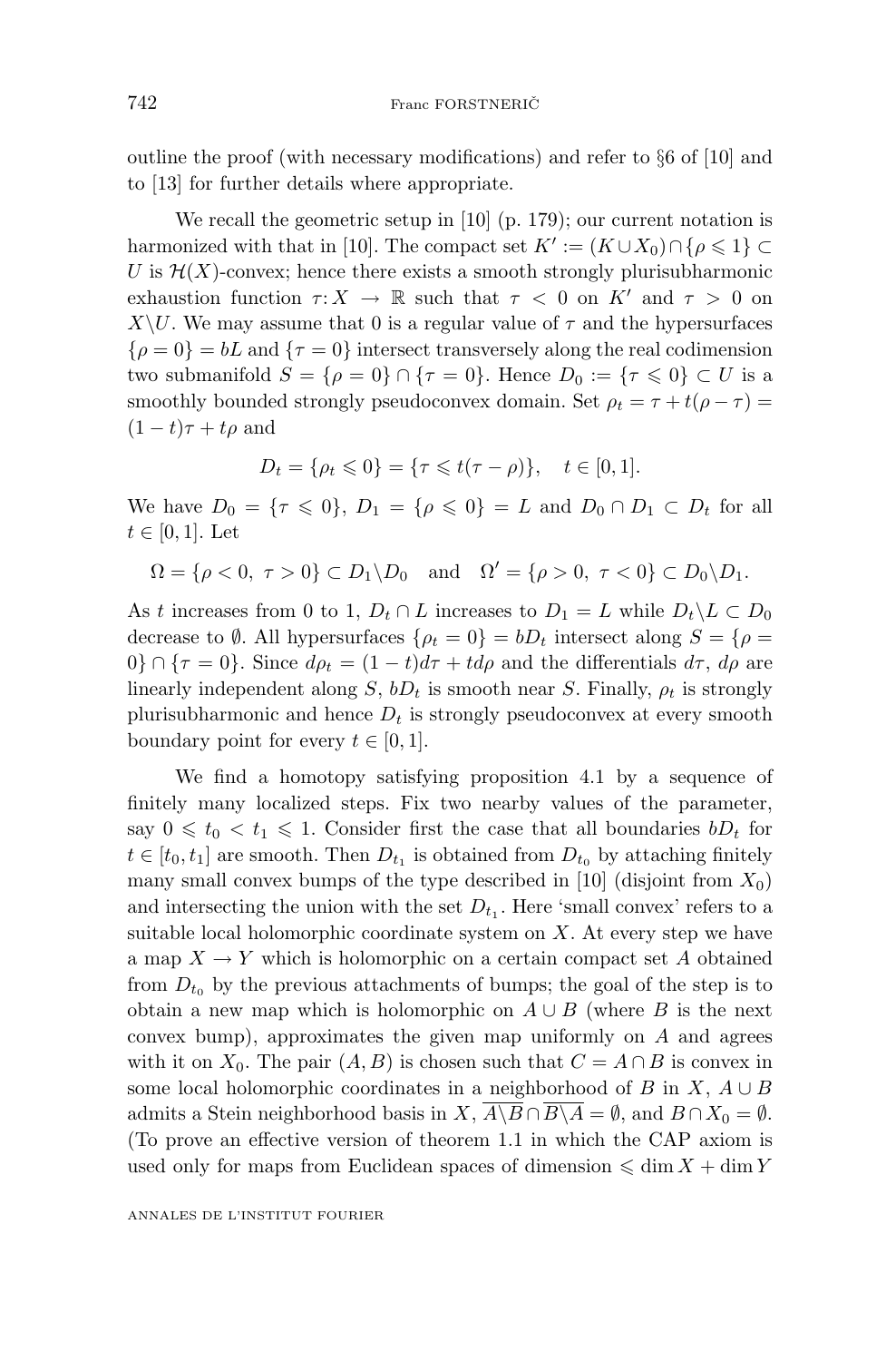to *Y* , we must assume in addition that *C* is Runge in *A*). The solution of this local problem is obtained in three steps as in §3 of [13].

*Step 1*: We denote by  $f_0: X \to Y$  a map which is holomorphic on the set *A* obtained in the earlier steps of the process. Write  $F_0(x) = (x, f_0(x)) \in$  $X \times Y$ . We find a small ball  $0 \in D \subset \mathbb{C}^p$  ( $p = \dim Y$ ) and a holomorphic map  $f: A \times D \to Y$  such that  $f(\cdot, 0) = f_0$ ,  $f(x, t) = f_0(x)$  for all  $x \in X_0 \cap A$ and  $t \in D$ , and the partial differential  $\partial_t f(x,t) \colon T_t \mathbb{C}^r \to T_{f(x,t)} Y$  in the *t* variable is surjective for *x* in a neighborhood of  $C = A \cap B$  and  $t \in D$ (Lemma 3.2 in [13]). Such *f* is found by choosing holomorphic vector fields  $\xi_1, \ldots, \xi_p$  in a Stein neighborhood of  $F_0(A)$  in  $Z = X \times Y$  which are tangent the fibers *Y*, they vanish on the intersection of their domains with  $X_0 \times Y$ and span the vertical tangent bundle over a neighborhood of  $F_0(C)$ . The flow  $\theta_t^j$  of  $\xi_j$  exists for sufficiently small  $t \in \mathbb{C}$ , and the map

$$
F(x, t_1, \dots, t_p) = (x, f(x, t)) = \theta_{t_1}^1 \circ \dots \circ \theta_{t_p}^p \circ F_0(x) \in X \times Y
$$

satisfies the stated requirements.

*Step 2:* We approximate the holomorphic map *f* from Step 1 uniformly on a neighborhood of the compact convex set  $C \times D$  by a map  $g$  which is holomorphic in an open neighborhood of  $B \times D$ . This is possible since *C* is a compact convex set in  $\mathbb{C}^n$  (*n* = dim X) with respect to some local holomorphic coordinates in a neighborhood of *B* in *X*; hence  $C \times D$ may be considered as a compact convex set in  $\mathbb{C}^{n+p}$  and *g* exists by the CAP property of *Y* . (In [13], Definition 1.1, we used a more technical version of CAP which required approximability only on special compact convex sets with the purpose of making it easier to verify. However, by the main result of [13] this more restrictive definition implies the Oka property with approximation, hence in particular the approximability of holomorphic maps  $K \to Y$  on any compact convex set  $K \subset \mathbb{C}^m$  by entire maps  $\mathbb{C}^m \to Y$ .

*Step 3:* We 'glue' *f* and *g* into a holomorphic map  $f' : (A \cup B) \times D \rightarrow$ *Y* which approximates *f* uniformly on *A* × *D* and agrees with it on  $(X_0 \cap A) \times D$ . (A small shrinking of the domain is necessary). This is done by finding a fiberwise biholomorphic transition map  $\gamma(x, t)$  which is close to  $(x, t) \to t$  and satisfies  $f(x, t) = g(x, \gamma(x, t))$  on  $C \times D$ , splitting it in the form  $\gamma_x = \gamma(x, \cdot) = \beta_x \circ \alpha_x^{-1}$   $(x \in C)$  where  $\alpha$  is holomorphic on  $A \times D$  and  $\beta$  is holomorphic on  $B \times D$  (Lemma 2.1 in [13]), and taking  $f'(x,t) = f(x, \alpha(x,t)) = g(x, \beta(x,t))$ . The map  $f'_0 = f'(\cdot, 0)$ :  $A \cup B \to Y$ is holomorphic on  $A \cup B$ , it approximates  $f_0$  uniformly on  $A$  and agrees with  $f_0$  on  $X_0$  (the last observation follows from the construction of  $f$ ).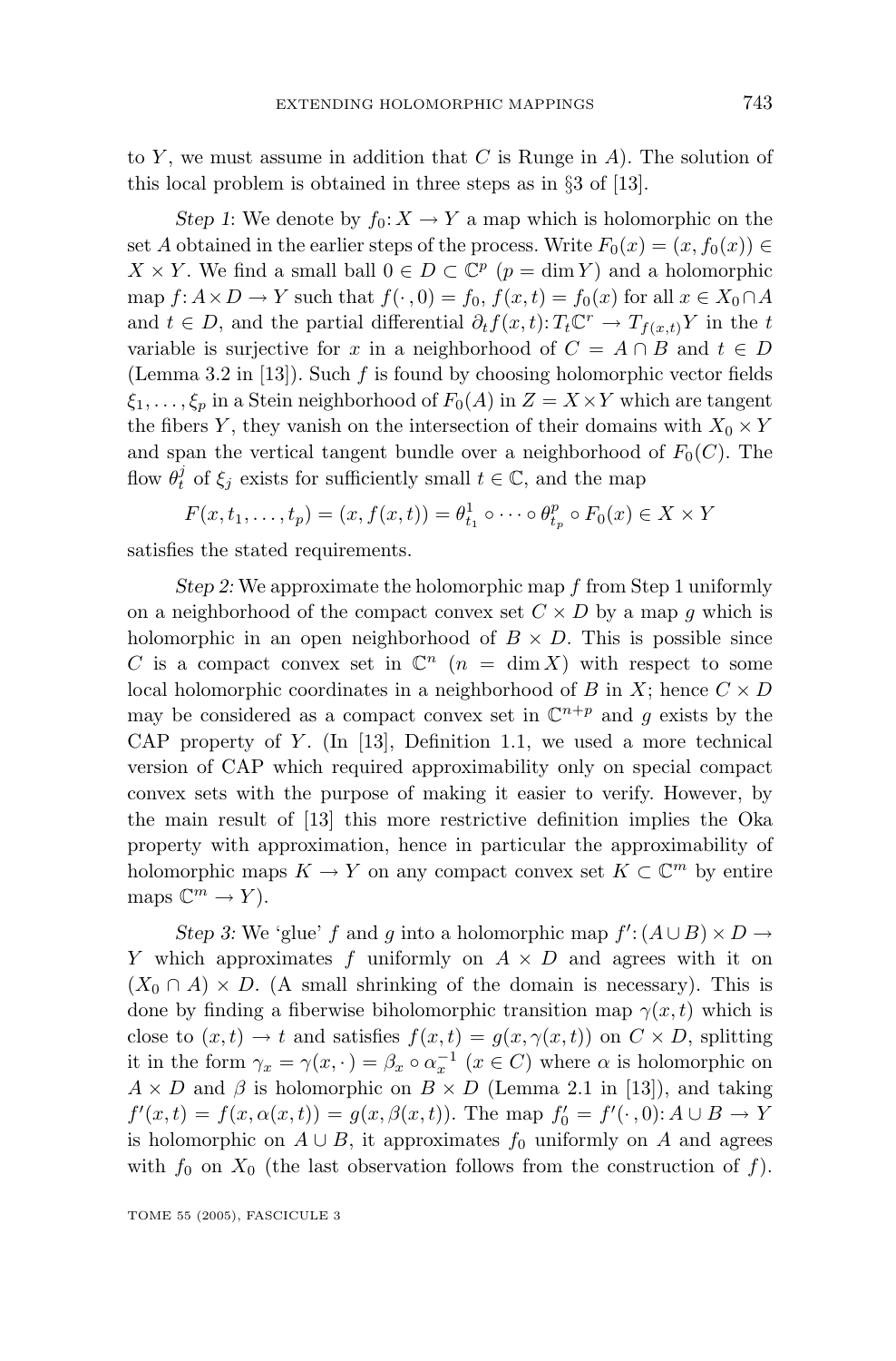The construction also gives a homotopy with the required properties from  $f_0$  to  $f'_0$ . (We can also obtain  $f'_0$  by applying Proposition 5.2 in [15] which is available in the parametric case; this can be used in the proof of the parametric analogue of theorem1.1).

This explains the *noncritical case* in which we are not passing any nonsmooth boundary points of  $bD_t$ . The number of steps needed to reach  $D_{t_1}$  from  $D_{t_0}$  does not depend on the partial solutions obtained in the intermediate steps.

It remains to consider the critical values  $t \in [0, 1]$  for which  $bD_t$  has a nonsmooth point in  $\Omega$ . The defining equation of  $D_t \cap \Omega$  can be written as

$$
D_t \cap \Omega = \left\{ x \in \Omega : h(x) \stackrel{\text{def}}{=} \frac{\tau(x)}{\tau(x) - \rho(x)} \leq t \right\},\
$$

and the equation for critical points  $dh = 0$  is equivalent to

$$
(\tau - \rho)d\tau - \tau(d\tau - d\rho) = \tau d\rho - \rho d\tau = 0.
$$

A generic choice of  $\rho$  and  $\tau$  insures that there are at most finitely many solutions in  $\Omega$  and no solution on  $b\Omega$ ; furthermore, these solutions lie on distinct level sets of *h*. At each critical point of *h* the complex Hessians satisfy  $({\tau - \rho})^2 H_h = {\tau} H_{\rho} - {\rho} H_{\tau}$ . Since  ${\tau > 0}$  and  $-{\rho > 0}$  on  $\Omega$ , we conclude that  $H_h > 0$  at such points, i.e., *h* is strongly plurisubharmonic near its critical point in  $\Omega$ . (See [10] for more details).

A method for passing the isolated critical points of *h* was explained in §6.2–§6.4 of [10] for submersions  $X \to \mathbb{C}^q$ . In §6 of [12] this method was adapted to holomorphic maps to any complex manifold *Y* ; we include a brief description. Assume that  $f: X \to Y$  is holomorphic on a certain sublevel set  $A = D_{t_0}$  of *h* just below a critical level  $t_1$ . We attach to *A* a totally real handle  $E \subset \Omega \backslash X_0$  containing the critical (nonsmooth) point  $p \in bD_t$ , which describes the change of topology of  $D_t$  as  $t$  passes  $t_1$ . By theorem 3.2 in [12] the map  $f|_{A\cup E}$  can be uniformly approximated by a map which is holomorphic in an open neighborhood of  $A \cup E$  and agrees with f on  $X_0$ . Finally, by the method explained in §6.4 of [10] we can proceed by the noncritical case (applied with a different strongly plurisubharmonic function constructed especially for this purpose) to a sublevel set  $D_{t_2}$  above the critical level  $(t_2 > t_1)$ . Now we can proceed to the next critical value of *h*.

This completes the proof of theorem 1.1 for maps  $X \to Y$ . The same proof applies to sections of holomorphic fiber bundles with fiber *Y* over a Stein manifold *X* because the use of CAP can be localized to small subsets in *X* over which the bundle is trivial (compare with [13]).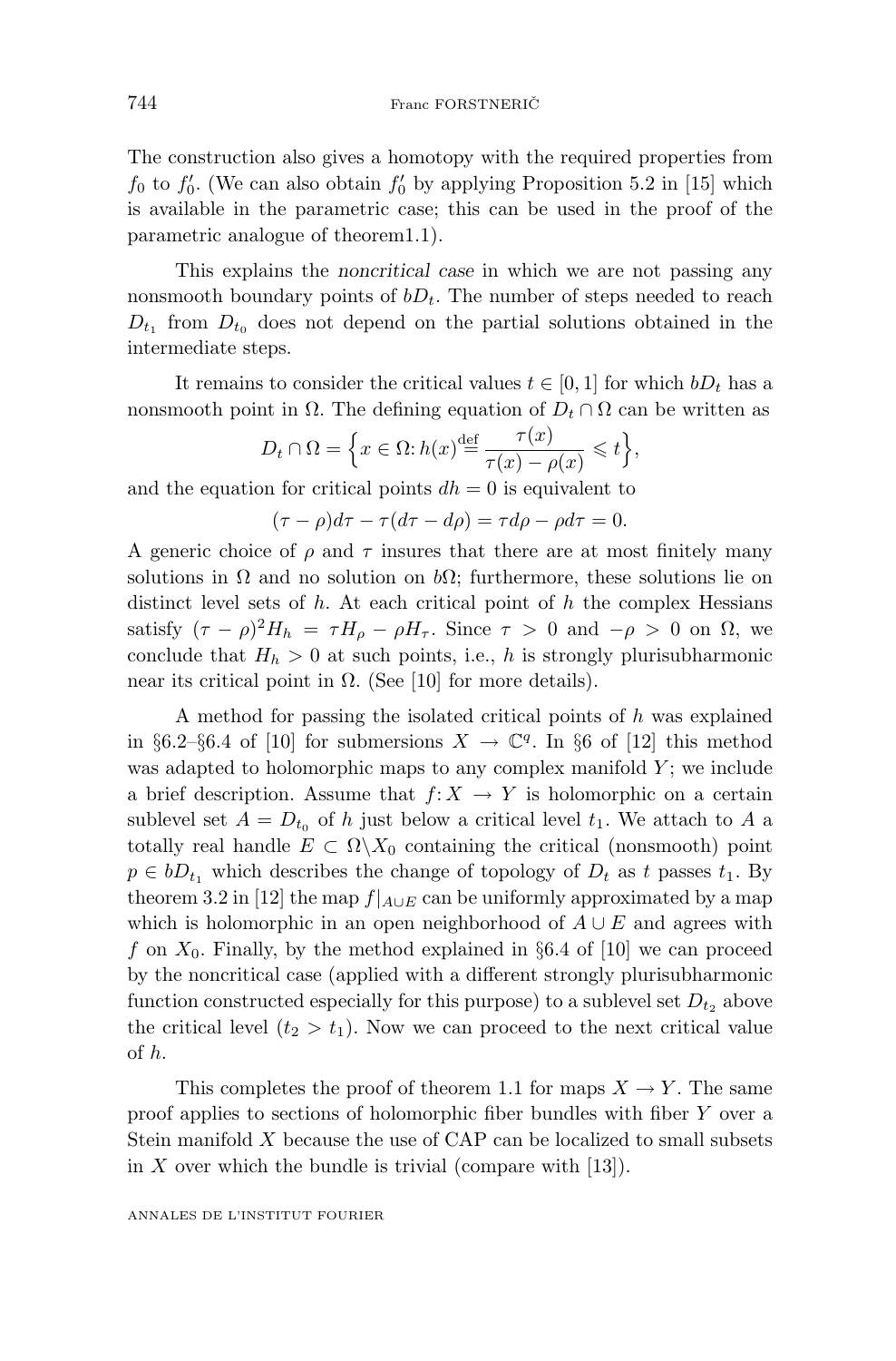#### **5. Proof of proposition 1.2.**

Let *Y* be a complex manifold satisfying the conclusion of theorem 1.1 for closed complex submanifolds in Stein manifolds. Let *X* be a Stein manifold,  $K \subset X$  a compact  $\mathcal{H}(X)$ -convex subset,  $X_0$  a closed complex subvariety of *X* and  $f: X \to Y$  a continuous map which is holomorphic in an open set  $U_0$  ⊂ *X* containing  $K \cup X_0$ .

The set  $K \cup X_0$  has a basis of open Stein neighborhoods in X and hence we may assume (by shrinking  $U_0$  if necessary) that  $U_0$  is Stein. Choose a proper holomorphic embedding  $\phi: U_0 \to \mathbb{C}^r$ ; its graph  $\Sigma = \{(x, \phi(x)) : x \in$  $U_0$  is a closed complex submanifold of the Stein manifold  $M = X \times \mathbb{C}^r$ . The map  $g_0: M \to Y$ ,  $g_0(x, z) = f_0(x)$  ( $x \in X$ ,  $z \in \mathbb{C}^r$ ), is continuous on *M* and holomorphic on the open set  $U_0 \times \mathbb{C}^r \subset M$  containing  $\Sigma$ .

By the assumption on *Y* there is a homotopy  $g_t: M \to Y$  ( $t \in [0, 1]$ ) which is fixed on the submanifold  $\Sigma$  and such that  $g_1$  is holomorphic on *M*. For later purposes we also need that *g<sup>t</sup>* be holomorphic in an open neighborhood  $V \subset X \times Y$  (independent of  $t \in [0,1]$ ) of  $\Sigma$ . Since both  $g_0$ and  $g_1$  are holomorphic near  $\Sigma$ , this can be accomplished (without changing  $g_0$  and  $g_1$ ) by a simple modification of the homotopy  $g_t$ , using a strong holomorphic deformation retraction of a neighborhood of  $\Sigma$  in *M* onto  $\Sigma$ (such exists by combining Siu's theorem [33], [6] with the Docquier-Grauert theorem [7]; see Corollary 1 in [33]).

To complete the proof we shall need the following (known) result which follows from Cartan's theorems A and B (see lemma 8.1 in [16] for a reduction to the Oka-Weil approximation theorem).

Lemma 5.1. — *Let X be a Stein manifold, L* ⊂ *X a compact*  $\mathcal{H}(X)$ -convex subset and  $X_0 \subset X$  a closed complex subvariety. Let  $\phi$  be a *holomorphic function in an open set containing*  $L \cup X_0$ *. For every*  $s \in \mathbb{N}$ *and*  $\eta > 0$  *there exists*  $\varphi \in \mathcal{H}(X)$  *such that*  $\varphi - \varphi$  *vanished to order s on*  $X_0$  *and*  $\sup_{x \in L} |\varphi(x) - \phi(x)| < \eta$ *.* 

We apply this lemma to the embedding  $\phi: U \to \mathbb{C}^r$  and a compact set *L* ⊂ *U*<sub>0</sub> with *K* ⊂ Int *L*. Denote the resulting map by  $\varphi$ : *X* →  $\mathbb{C}^r$ . Consider the homotopy  $f_t: X \to Y$  defined by  $f_t(x) = g_t(x, \varphi(x))$  for  $x \in X$  and *t* ∈ [0, 1]. At *t* = 0 we get the initial map  $f_0(x) = g_0(x, \varphi(x))$ , and at *t* = 1 we get a map  $f_1(x) = g_1(x, \varphi(x))$  which is holomorphic on X. There is a small open neighborhood  $U \subset U_0$  of  $K \cup X_0$  such that  $(x, \varphi(x)) \in V$  for  $x \in U$ ; since  $g_t$  is holomorphic on *V*, we see that  $f_t$  is holomorphic on *U*. It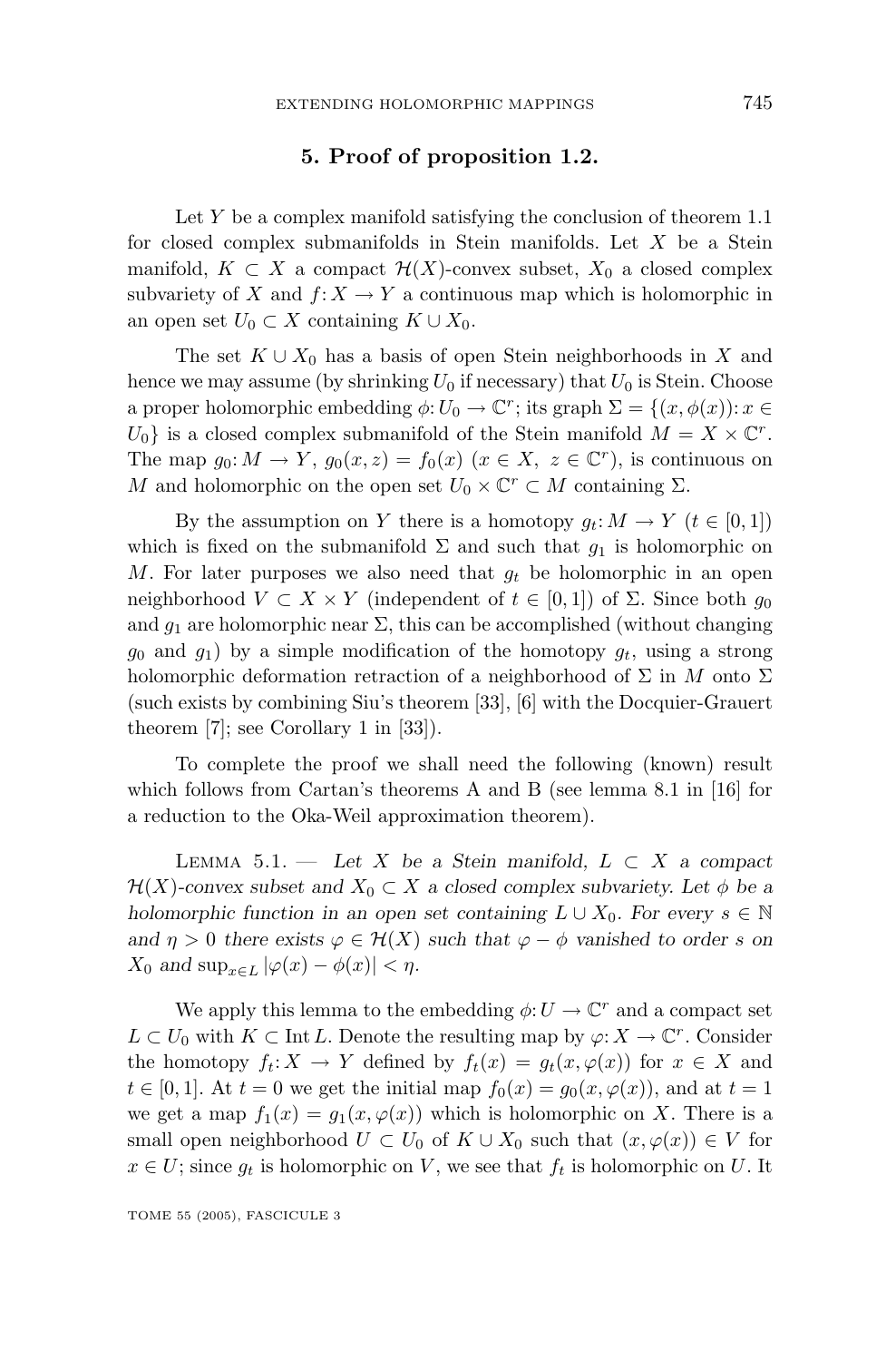is easily verified that for every  $t \in [0, 1]$ ,  $f_t$  agrees with  $f_0$  to order *s* along  $X_0$ , and it approximates  $f_0$  uniformly on  $K$  as well as desired provided that the number  $\eta$  in lemma 5.1 is chosen sufficiently small. Thus  $f_t$  satisfies the conclusion of proposition 1.2.

All steps go through in the parametric case and give the corresponding parametric analogue of proposition 1.2.

*Remark 5.2*. — The analogue of proposition 1.2 holds for sections of fiber bundles with fiber *Y* over Stein manifolds: interpolation implies jet interpolation and approximation. To see this, assume that  $\pi: E \to X$  is such a bundle,  $X_0$  is a closed complex subvariety of X and K is a compact  $\mathcal{H}(X)$ -convex subset of X. Let  $f_0: X \to E$  be a continuous section which is holomorphic in an open Stein neighborhood  $U \subset X$  of  $K \cup X_0$ . As before we embed *U* to  $\mathbb{C}^r$  and denote the graph of the embedding by  $\Sigma \subset M = X \times \mathbb{C}^r$ . Let  $p^*E \to M$  be the pull-back of *E* by the projection  $p: M \to X$ ; this bundle has the same fiber *Y* and there is a natural map  $\theta: p^*E \to E$  covering *p* which is isomorphism on the fibers. The section *f*<sup>0</sup> pulls back to a section  $h_0: M \to p^*E$  satisfying  $\theta(h_0(x, y)) = f_0(x)$ . Note that  $h_0$  is holomorphic on  $U' = p^{-1}(U) = U \times \mathbb{C}^r$ . By the hypothesis there is a homotopy  $h_t: M \to p^*E$ which is fixed on  $\Sigma$  such that  $h_1$  is holomorphic. Choosing  $\varphi: X \to \mathbb{C}^r$ as before we obtain a homotopy  $f_t(x) = \theta(h_t(x, \varphi(x))) \in E_x \ (x \in X)$ satisfying the desired conclusion.

*Remark 5.3.* — Lárusson proved that for a Stein manifold, the basic Oka property with interpolation implies ellipticity, i.e., existence of a dominating spray (Theorem 2 in [29]). This also follows from proposition 1.2 and the known result that ellipticity of a Stein manifold is implied by second order jet interpolation ([21]; proposition 1.2 in [17]).

# **6. Equivalences between the parametric Oka properties.**

In this section we discuss the parametric analogue of corollary 1.3.

Let *P* be a compact Hausdorff space (the parameter space) and  $P_0 \subset P$  a closed subset of *P* which is a strong deformation retract of some open neighborhood of  $P_0$  in  $P$ . In most applications  $P$  is a polyhedron and *P*<sup>0</sup> a subpolyhedron; an important special case is  $P_0 = \{0, 1\} \subset [0, 1] = P$ .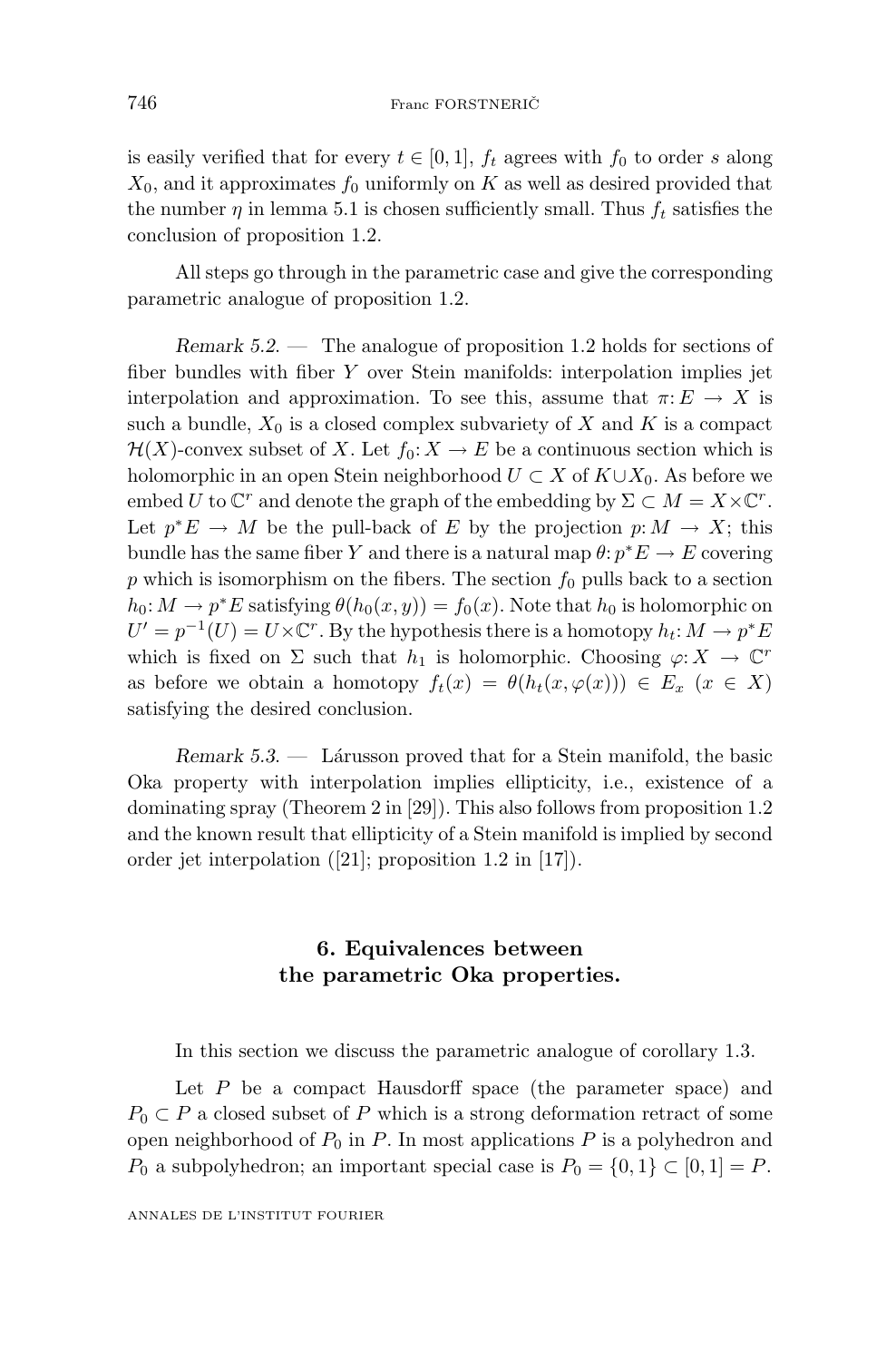Given a Stein manifold *X* and a compact  $\mathcal{H}(X)$ -convex subset *K* in *X* we consider continuous maps  $f: X \times P \to Y$  such that for every  $p \in P$ the map  $f^p = f(\cdot, p): X \to Y$  is holomorphic in an open neighborhood of *K* in *X* (independent of  $p \in P$ ), and for every  $p \in P_0$  the map *f <sup>p</sup>* is holomorphic on *X*. We say that *Y* satisfies the *parametric Oka property with approximation* if for every such data  $(X, K, P, P_0, f)$  there is a homotopy  $f_t: X \times P \to Y$  ( $t \in [0,1]$ ) consisting of maps satisfying the same properties as  $f_0 = f$  such that

- (i) the homotopy is fixed on  $P_0$ :  $f_t^p = f_0^p$  when  $p \in P_0$  and  $t \in [0, 1]$ ,
- (ii)  $f_t$  approximates  $f_0$  uniformly on  $K \times P$  for all  $t \in [0,1]$ , and
- (iii)  $f_1^p: X \to Y$  is holomorphic for every  $p \in P$ .

We say that *Y* satisfies the *parametric convex approximation property* (PCAP) if the above holds for any compact convex set  $K \subset X = \mathbb{C}^n$ ,  $n \in \mathbb{N}$ .

Similarly, *Y* satisfies the *parametric Oka property with interpolation* if for any closed complex subvariety  $X_0$  in a Stein manifold X and continuous map  $f: X \times P \to Y$  such that  $f^p|_{X_0}$  is holomorphic for all  $p \in P$ and  $f^p$  is holomorphic on *X* for  $p \in P_0$  there is a homotopy  $f_t: X \times P \to Y$  $(t \in [0, 1])$ , with  $f_0 = f$ , which satisfies (i) and (iii) above together with the interpolation condition

(ii')  $f_t^p(x) = f_0^p(x)$  for  $x \in X_0, p \in P$  and  $t \in [0, 1]$ .

Similarly one introduces the *parametric Oka property with jet interpolation* on subvarieties  $X_0 \subset X$ . Combining it with approximation on  $\mathcal{H}(X)$ -convex sets one obtains *the parametric Oka property with jet interpolation and approximation* which coincides with Gromov's Ell<sub>∞</sub> property  $([21], \S3.1)$ . By Theorem 1.5 in [16] and Theorem 1.4 in [17] all these properties are implied by ellipticity of *Y* (the existence of a dominating spray), and also by subellipticity of *Y* [9]. In analogy to the non-parametric case (corollary 1.3) these ostensibly different properties are equivalent.

THEOREM  $6.1.$  — The following properties of a complex manifold *are equivalent:*

(a) *the parametric convex approximation property* (PCAP)*;*

- (b) *the parametric Oka property with approximation;*
- (c) *the parametric Oka property with interpolation;*

(d) *the parametric Oka property with jet interpolation and approximation, i.e., Gromov's*  $Ell_{\infty}$  *property* ([21], §3.1)*.*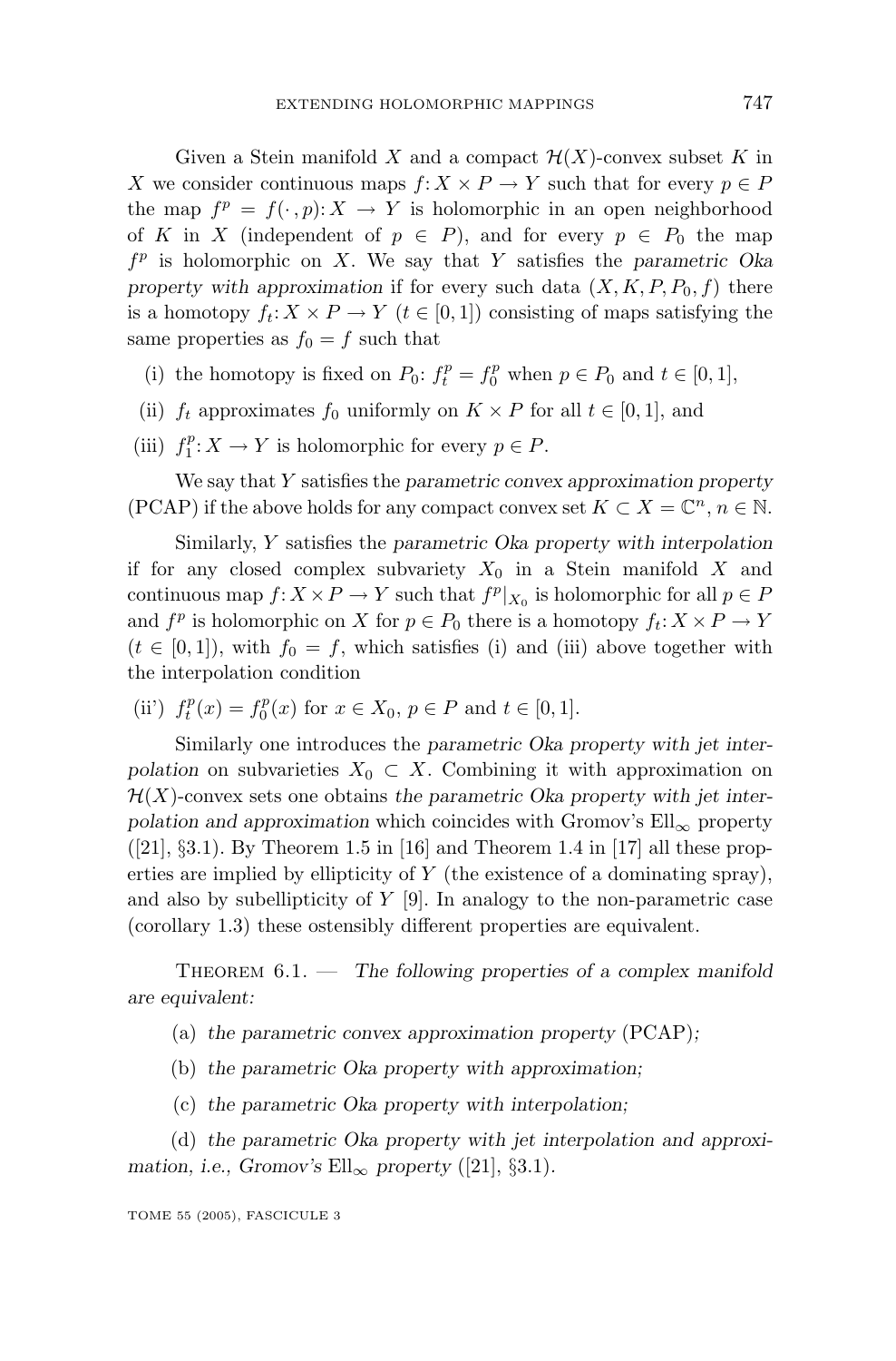*Proof.* — The logic of proof is the same as in corollary 1.3:  $(a) \Leftrightarrow (b)$ is Theorem 5.1 in [13], (a) $\Rightarrow$ (c) is the parametric version of theorem 1.1 in this paper, and  $(c) \Rightarrow (d)$  is the parametric version of proposition 1.2. The remaining implications are consequences of definitions and of Proposition 1.2 in [17] concerning the holomorphic extendability of holomorphic maps from a subvariety  $X_0 \subset X$  to an open neighborhood of  $X_0$  in X. The implication  $(c) \Rightarrow (b)$  was first proved by Lárusson [29].

To obtain these implications in the parametric case it suffices to observe that theorem 1.1 and proposition 1.2 remain valid in this more general situation as we have already indicated at the appropriate places in their proofs. The reader who may be interested in further details should consult the proof of the parametric Oka property with approximation for elliptic manifolds in [15] (Theorems 1.4 and 5.5).

The following observation might be helpful concerning the use of theorem 2.1 (the existence of Stein neighborhoods) in the proof of  $(a) \Rightarrow (c)$ in theorem 6.1. In the proof of proposition 4.1  $(\S 4)$  we needed a Stein neighborhood  $U \subset X \times Y$  of the graph of a holomorphic map  $K \cup X_0 \to Y$ . It may appear that one needs a stronger theorem in the parametric case (a family of Stein neighborhoods depending continuously on the parameter  $p \in P$ ). This is unnecessary because the graphs of maps  $f^p$  over the set  $K' = K \cup (L \cap X_0)$  in the proof of proposition 4.1 belong to the same Stein set *U* for  $p \in P$  close to some initial point  $p_0$  for which *U* was chosen. Finitely many such Stein open sets in  $X \times Y$  cover the graph of  $f: X \times P \to Y$  over the compact set  $K' \times P$ ; the solutions in each of these Stein neighborhoods (for an open set of parameters in *P*) are patched together by a continuous partition of unity in the parameter space (see the proof of Theorem 5.5 in [15]).

A continuous map satisfying the homotopy lifting property is called a *Serre fibration* [34], p. 8. A holomorphic submersion  $\pi: Y \to Y_0$  is said to be *subelliptic* if every point  $y_0 \in Y_0$  has an open neighborhood  $U \subset Y_0$  such that  $\pi: \pi^{-1}(U) \to U$  admits a finite fiber-dominating family of sprays ([9], p. 529); for a holomorphic fiber bundle this is equivalent to subellipticity of the fiber. Theorem 6.1 together with the parametric version of Theorem 1.3 in [13] (see the discussion following Theorem 5.1 in [13]) we obtain the following.

COROLLARY  $6.2.$  — *Suppose that*  $\pi: Y \to Y_0$  *is a subelliptic submersion which is also a Serre fibration. If Y*<sup>0</sup> *satisfies any (and hence all) of*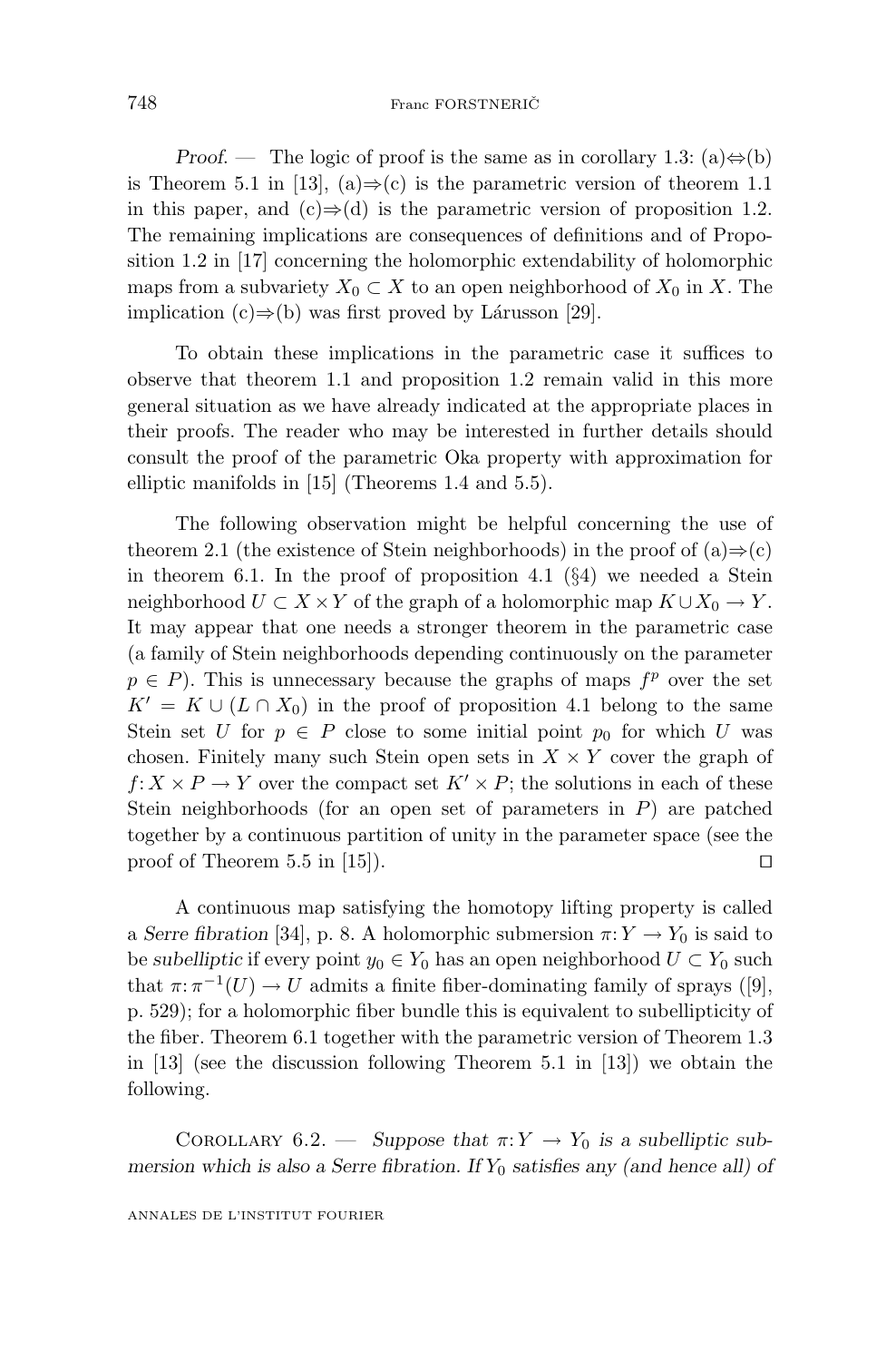*the properties in theorem 6.1 then so does Y. Conversely, if*  $\pi$  *is surjective and Y satisfies any of these properties with a contractible parameter space P* then so does  $Y_0$ *.* 

*A concluding remark.* Our results suggest that CAP (and its parametric analogue) is the most natural Oka-type property to be studied further since it is the simplest to verify, yet equivalent to all other Oka properties. Indeed CAP is just the localization of the *Oka property with approxima*tion to maps from compact convex sets in Eulidean spaces (see [14] for this point of view). CAP easily follows from ellipticity or subellipticity, and is a natural opposite property to Kobayashi-Eisenman-Brody hyperbolicity [1], [8], [26]. It is also related to dominability by Euclidean spaces, a property that has been extensively studied [2], [3], [27], [28]. It would be interesting to know how big (if any) is the gap between CAP and (sub)ellipticity. Several related questions are mentioned in [11] and [14].

Acknowledgement. I thank F. Lárusson for useful discussions; in particular, the proof of proposition 1.2 is motivated by Theorem 1 in his recent preprint [29]. I also thank B. Drinovec-Drnovšek from whom I have learned the geometric scheme (pushing out by a convex combination of two plurisubharmonic functions) used in the proof of proposition 4.1 and in [10], p. 179, and J. Prezelj-Perman for pointing out an inaccuracy in an earlier version of the paper. Finally, I thank M. Coltoiu for pointing out the references [4], [5] and [31] in connection with theorem 2.1, and C. Laurent Thiébaut for the translation of the abstract in French.

#### BIBLIOGRAPHY

- [1] R. BRODY, Compact manifolds and hyperbolicity, Trans. Amer. Math. Soc., 235 (1978), 213–219.
- [2] G. BUZZARD, S.S.Y. LU, Algebraic surfaces holomorphically dominable by  $\mathbb{C}^2$ , Invent. Math., 139 (2000), 617–659.
- [3] J. CARLSON, P. GRIFFITHS, A defect relation for equidimensional holomorphic mappings between algebraic varieties, Ann. Math., (2) 95 (1972), 557–584.
- [4] M. COLTOIU, Complete locally pluripolar sets, J. Reine Angew. Math., 412 (1990), 108–112.
- [5] M. COLTOIU, N. MIHALACHE, On the homology groups of Stein spaces and Runge pairs, J. Reine Angew. Math., 371 (1986), 216–220.
- [6] J.-P. DEMAILLY, Cohomology of q-convex spaces in top degrees, Math. Z., 204 (1990), 283–295.
- [7] F. DOCQUIER, H. GRAUERT, Levisches Problem und Rungescher Satz für Teilgebiete Steinscher Mannigfaltigkeiten, Math. Ann., 140 (1960), 94–123.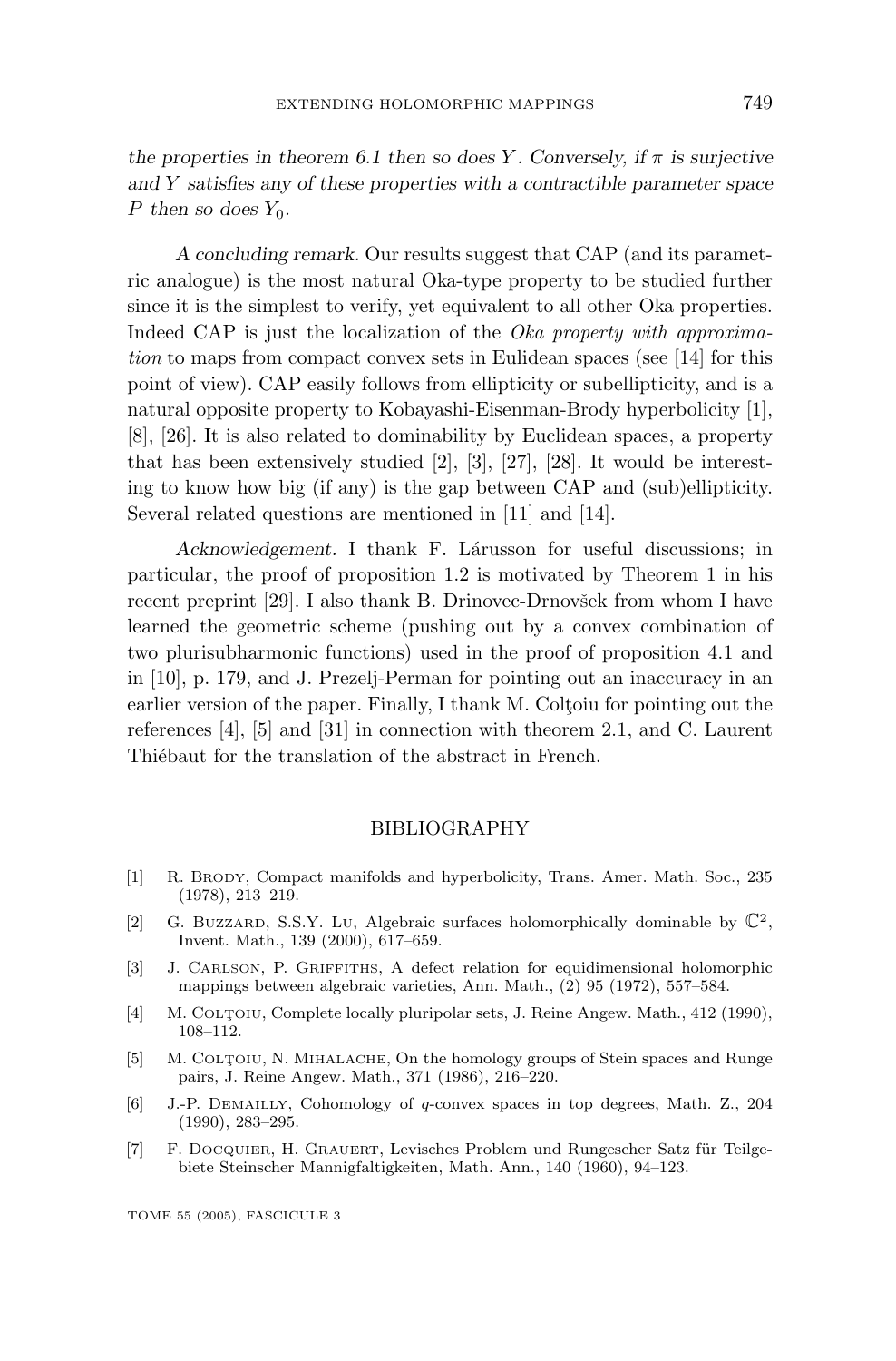- [8] D. EISENMAN, Intrinsic measures on complex manifolds and holomorphic mappings, Memoirs of the Amer. Math. Soc., 96, American Mathematical Society, Providence, R.I., 1970.
- [9] F. FORSTNERIC̆, The Oka principle for sections of subelliptic submersions, Math. Z., 241 (2002), 527–551.
- [10] F. FORSTNERICˇ, Noncritical holomorphic functions on Stein manifolds, Acta Math., 191 (2003), 143–189.
- [11] F. FORSTNERIC`, The homotopy principle in complex analysis: A survey, (Explorations in Complex and Riemannian Geometry: A Volume dedicated to Robert E. Greene, J. Bland, K.-T. Kim and S.G. Krantz, eds., 73–99), Contemporary Mathematics, 332, American Mathematical Society, Providence, 2003.
- [12] F. FORSTNERIC̈, Holomorphic submersions from Stein manifolds, Ann. Inst. Fourier, 54 (2004),  $n^{\circ}$  6, 1913–1942.
- [13] F. FORSTNERIČ, Runge approximation on convex sets implies Oka's property, Preprint, 2004. [arXiv: math.CV/0402278].
- [14] F. FORSTNERIC̆, Holomorphic flexibility properties of complex manifolds, Preprint, 2004. [arXiv: math.CV/0401439].
- [15] F. FORSTNERIČ, J. PREZELJ, Oka's principle for holomorphic fiber bundles with sprays, Math. Ann., 317 (2000), 117–154.
- [16] FORSTNERICˇ, J. PREZELJ, Oka's principle for holomorphic submersions with sprays, Math. Ann., 322 (2002), 633–666.
- [17] FORSTNERIC̆, J. PREZELJ, Extending holomorphic sections from complex subvarieties, Math. Z., 236 (2001), 43–68.
- [18] H. GRAUERT, Approximationssätze für holomorphe Funktionen mit Werten in komplexen Räumen, Math. Ann., 133 (1957), 139–159.
- [19] H. GRAUERT, Holomorphe Funktionen mit Werten in komplexen Lieschen Gruppen, Math. Ann., 133 (1957), 450–472.
- [20] H. GRAUERT, Analytische Faserungen über holomorph-vollständigen Räumen, Math. Ann., 135 (1958), 263–273.
- [21] M. GROMOV, Oka's principle for holomorphic sections of elliptic bundles, J. Amer. Math. Soc., 2 (1989), 851–897.
- [22] R. C. GUNNING, H. ROSSI, Analytic functions of several complex variables, Prentice–Hall, Englewood Cliffs, 1965.
- [23] G. HENKIN, J. LEITERER, Andreotti-Grauert Theory by Integral Formulas, Progress in Math., 74, Birkhäuser, Boston, 1988.
- [24] G. HENKIN, J. LEITERER, The Oka-Grauert principle without induction over the basis dimension, Math. Ann., 311 (1998), 71–93.
- [25] L. HÖRMANDER, An Introduction to Complex Analysis in Several Variables, Third ed. North Holland, Amsterdam, 1990.
- [26] S. KOBAYASHI, Intrinsic distances, measures and geometric function theory, Bull. Amer. Math. Soc., 82 (1976), 357–416.
- [27] S. KOBAYASHI, T. OCHIAI, Meromorphic mappings onto compact complex spaces of general type, Invent. Math., 31 (1975), 7–16.
- [28] K. KODAIRA, Holomorphic mappings of polydiscs into compact complex manifolds, J. Diff. Geom., 6 (1971-72), 33–46.